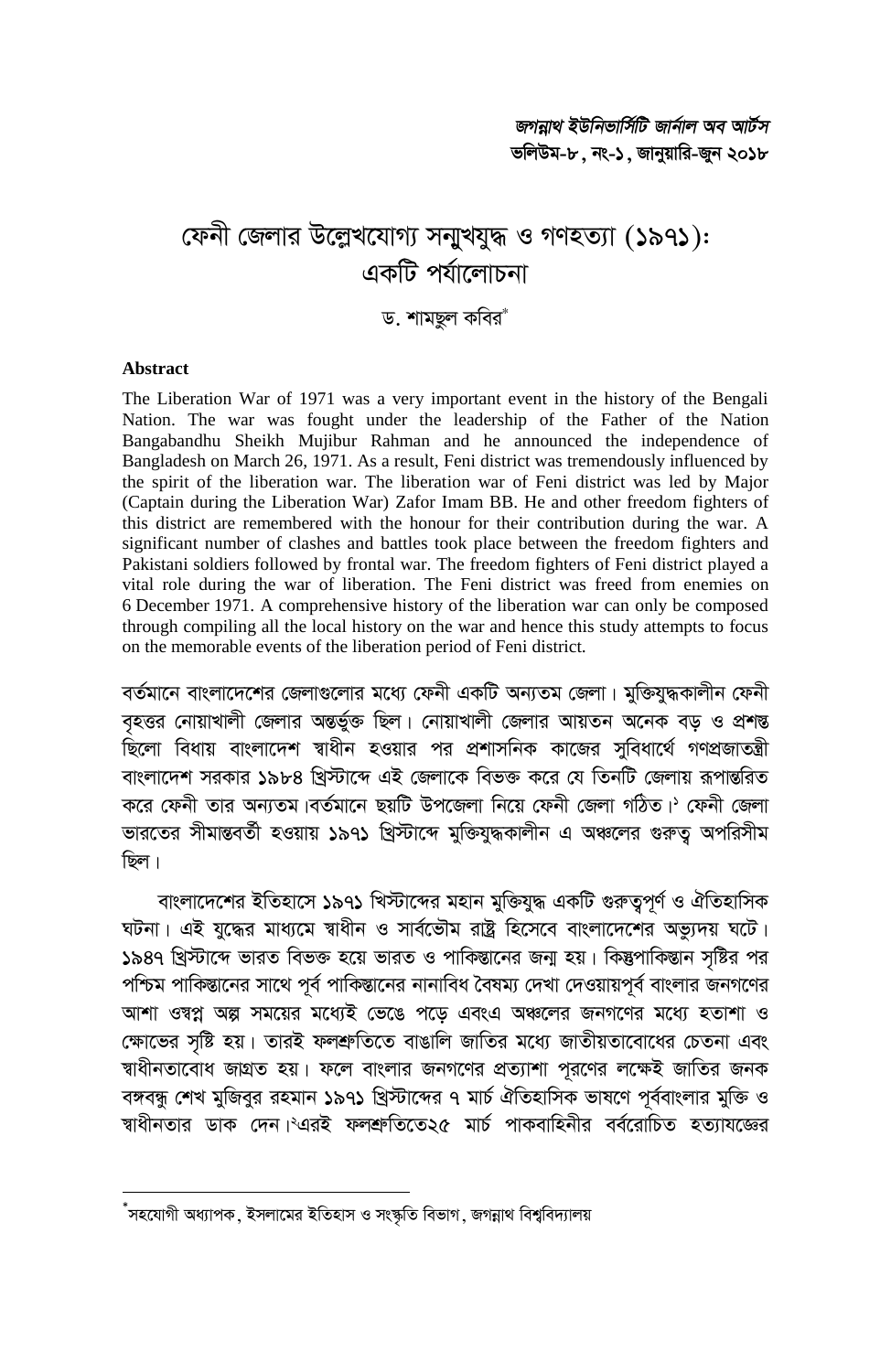পরিপ্রেক্ষিতে ২৬ মার্চ বঙ্গবন্ধু শেখ মুজিবুর রহমানেরস্বাধীনতার ঘোষণার মধ্য দিয়েই সমগ্র বাংলাদেশের ন্যায় ফেনী জেলায়ও মুক্তিযুদ্ধ শুরু হয়।

উল্লেখ্য যে, সমগ্র বাংলাদেশের মুক্তিযুদ্ধ সুচারু, সুশৃঙ্খল, সুষ্ঠুও সুন্দরভাবে পরিচালনার সুবিধার্থে মুজিবনগর সরকার সমগ্র বাংলাদেশকে মোট ১১ টি সেক্টরে ভাগ করে এবং ২ নং সেক্টরের অধীনে ফেনী জেলা অন্তর্ভুক্ত হয়।° এই সেক্টরের কমান্ডার খালেদ মোশাররফ মুক্তিযুদ্ধ পরিচালনার সুবিধার্থে এটিকে আরও ছয়টি সাব-সেক্টরে ভাগ করেন। সাব-সেক্টরগুলো ছিলো !- ১.গঙ্গাসাগর, আখাউড়া ও কসবা, ২. মন্দভাগ, ৩. শালদা নদী, ৪. মতিনগর, ৫. নির্ভয়পুর, ৬. রাজনগর। উল্লেখ্য ফেনী জেলা রাজনগর সাব-সেক্টরের অন্তর্ভুক্ত ছিল এবং যুদ্ধকালীন এর কমান্ডার হিসেবে দায়িত্ব পালন করেন ক্যান্টেন জাফর ইমাম।<sup>2</sup> ১৯৭১ খ্রিস্টাব্দের ২৫ মার্চের কালো রাত্রির পরবর্তী সময়ে শেখ মুজিবুর রহমানের মুক্তিযুদ্ধের ঘোষণার সাথে সাথেই ক্যান্টেন জাফর ইমামের নেতৃত্বে এই অঞ্চলের মুক্তিকামী জনগণ পাক-হানাদার বাহিনী ও তাদের সহযোগীদের বিরুদ্ধে সন্মুখ যুদ্ধে জড়িয়ে পড়ে।ফেনী জেলায়সংঘটিত উল্লেখযোগ্য সনাুখযুদ্ধ, সংঘাত-সংঘৰ্ষ, অপারেশন, গণহত্যা ও নির্যাতন ইত্যাদি ঘটনাবলির সম্পর্কিত তথ্য-উপাত্ত সংগ্রহ ও ঐতিহাসিক বিবরণ লিপিবদ্ধ করার ক্ষেত্রে গবেষণায় দুইটি পদ্ধতি অনুসরণ করা হয়েছে।

### গবেষণা পদ্ধতি

১. ঐতিহাসিক পদ্ধতি: মুক্তিযুদ্ধ বিষয়ক প্রকাশিত-অপ্রকাশিত গ্রন্থাদি, পত্র-পত্রিকা, ব্যক্তিগত ডায়েরি, চিঠিপত্র, সরকারি দলিলপত্র ইত্যাদি।

২. ক্ষেত্র জরিপ ও পর্যবেক্ষণ পদ্ধতি :ফেনী জেলার মুক্তিযোদ্ধা কমান্ডার, মুক্তিযোদ্ধা, সহযোদ্ধা, সহকর্মী, সহযোগী, প্রত্যক্ষদর্শী ও জনসাধারণের সাক্ষাৎকার গ্রহণ, মুক্তিযুদ্ধের বিভিন্ন স্থান, গণকবর, সমাধি, স্মৃতিসৌধ ইত্যাদি স্থান ও স্থাপনা অনুসন্ধান, সরেজমিনে জরিপ ও পর্যবেক্ষণ ইত্যাদি।

#### গবেষণার লক্ষ্য-উদ্দেশ্য

১৯৭১ সালে মুক্তিযুদ্ধে ফেনী জেলায় যারা সক্রিয়ভাবে অংশগ্রহণ করেছেন, নেতৃত্ব দিয়েছেন,জনসাধারণের অংশগ্রহণের গতি-প্রকৃতি, তাদের যুদ্ধকালীন অবস্থা, প্রতিবন্ধকতা-সফলতা, যুদ্ধের প্রামাণ্য চিত্র অনুসন্ধান ও উপস্থাপন ও যুদ্ধক্ষেত্র, বধ্যভূমি এবং গণকবরের ছান চিহ্নিতকরণসহ প্রভৃতি ঘটনাবলি পুঙ্খানুপুঙ্খভাবে বিশ্লেষণ করে সঠিক তথ্য উদঘাটন করাসহবস্তুনিষ্ঠভাবে ফেনী জেলার মুক্তিযুদ্ধের সঠিক, তথ্যবহুল, নির্ভুল ও অবিকৃত ইতিহাস নব প্রজন্মের নিকট তুলে ধরাই আলোচ্য গবেষণার মূল লক্ষ্য ও উদ্দেশ্য।

### গবেষণার যৌক্তিকতা

১৯৭১ সালের মহান মুক্তিযুদ্ধের উপর অসংখ্য গ্রন্থ রচিত হলেও অঞ্চল ও জেলা ভিত্তিকমুক্তিযুদ্ধের ইতিহাস তেমন স্থান পায়নি। শ্বাধীনতা সংগ্রাম ও যুদ্ধে ফেনী জেলার মুক্তিযোদ্ধা ও মুক্তিকামী জনগণের যে ভূমিকা ছিল তা প্রসংশনীয়। অথচ এই অঞ্চলের

১৭২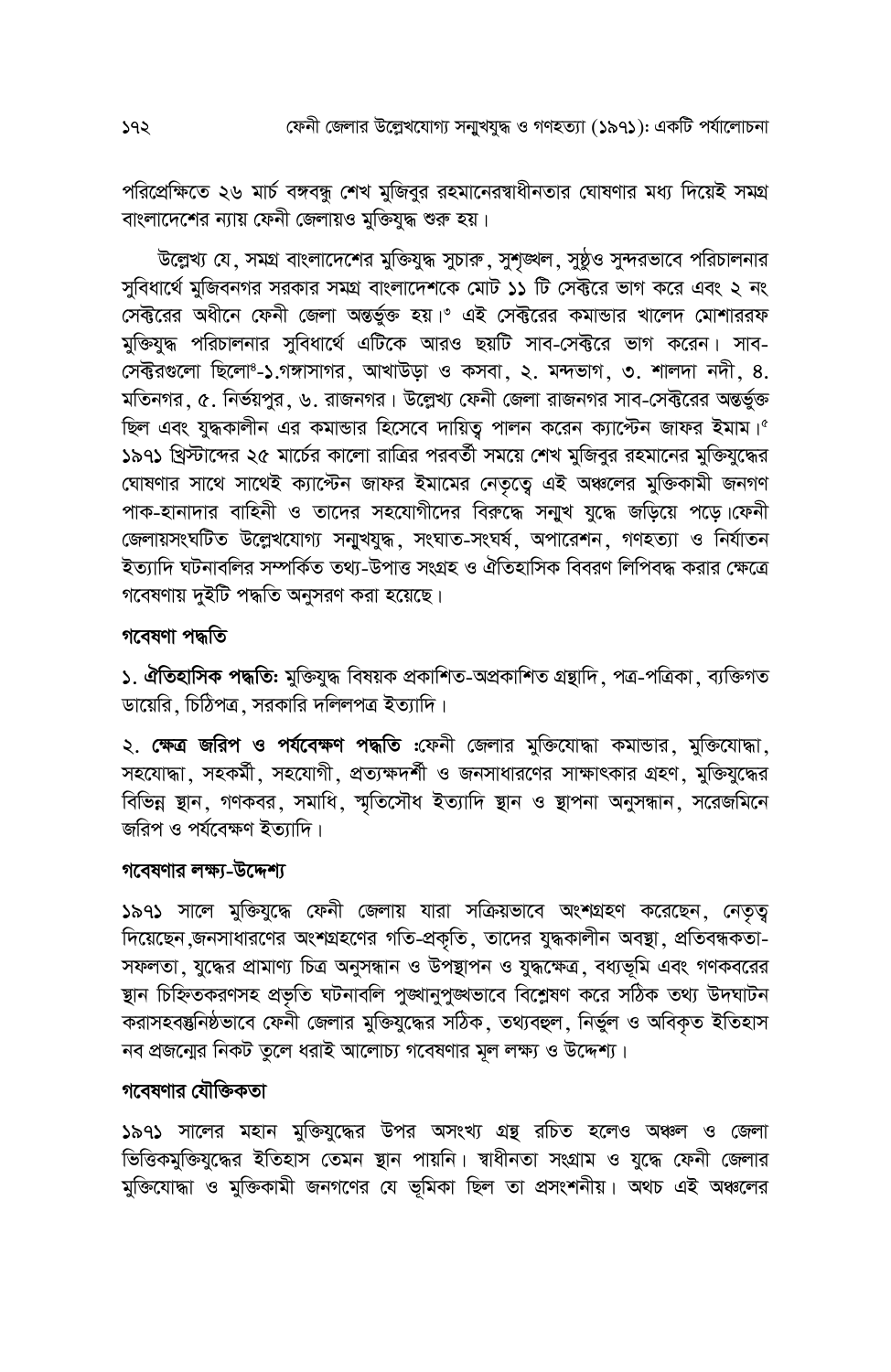মুক্তিযুদ্ধের ঘটনাবলি আজও যথাযথভাবে লিপিবদ্ধ হয়নি। এমনকি মুক্তিযুদ্ধের আঞ্চলিক ইতিহাস ও ষ্থানীয় পর্যায়ের নেতা-কর্মী, মুক্তিযোদ্ধা, জনসাধারণের অংশগ্রহণসহ বিষয়াদির উপর সঠিক ও তথ্যনির্ভর পর্ণাঙ্গ তেমন কোন গ্রন্থ রচিত হয়নি। ফলে আলোচ্য গবেষণায় ফেনী জেলার মুক্তিযুদ্ধের সময় ঘটে যাওয়া সংঘাত, সংঘর্ষ, যুদ্ধ, হতাহতের বিবরণ, যুদ্ধকালীন প্ৰতিবন্ধকতা, সংকট ও সম্ভাবনা প্ৰভৃতি বিষয় যথাসম্ভব তথ্যবহুল ও পূৰ্ণাঙ্গরূপে উপস্থাপন করা অত্যন্ত যুক্তিযুক্ত। উল্লেখ্য ইতিপূর্বে ফেনী জেলার মুক্তিযুদ্ধ নিয়ে রচিত কিছ গ্রন্থ ও গবেষণায় তথ্যবিভ্রাট ও ইতিহাস বিকৃতির ঘটনা লক্ষ্য করা যায়। কাজেই ইতিহাস বিকৃতির হাত থেকে রক্ষা ও মুক্তিযুদ্ধের সঠিক ইতিহাস রচনাসহ মুক্তিযুদ্ধের আঞ্চলিক ইতিহাসজানার জন্য বর্তমানে গবেষণার যৌক্তিকতা রয়েছে। সর্বোপরি বিভ্রান্তিকর ও বিকৃত ইতিহাস জানা থেকে নব প্রজন্মকে রক্ষা করাসহ সঠিক ও নির্ভুল ইতিহাস রচনার ক্ষেত্রে ফেনী জেলার মুক্তিযুদ্ধ নিয়ে গবেষণার প্রয়োজনীয়তা ও যৌক্তিকতা রয়েছে বলে আমি মনে করি।

সংগৃহীত তথ্যাদি যাচাই-বাছাই, পরীক্ষা-নিরীক্ষা, পর্যালোচনা ও বিশ্লেষণের মাধ্যমে সতর্কতার সাথে গ্রহণ করেউক্ত জেলারউল্লেখযোগ্য ও গুরুতুপূর্ণ দশটি সন্মুখযুদ্ধ ও গণহত্যার ঘটনাবলির বিবরণ এই প্রবন্ধে যথাসম্ভব পূঙ্খানুপুঙ্খরূপে তুলে ধরার প্রয়াস নেওয়া হয়েছে।

# ফেনী পলিটেকনিক ইন্সটিটিউট আক্ৰমণ (৩ এপ্ৰিল ১৯৭১)

ফেনী জেলা শহরে ফেনী পলিটেকনিক ইসটিটিউট অবষ্থিত। বাংলাদেশে মুক্তিযুদ্ধ শুরু হওয়ার প্রাক্কালে ফেনী পলিটেকনিক ইসটিটিউটে পাঞ্জাবি ও বিহারিদের ক্যাম্প গডে উঠে। বাংলাদেশের অন্যান্য অঞ্চলের ন্যায় ফেনী জেলার সাধারণ জনগণও পাকনাহিনীর বর্বরতা ও হত্যাযজ্ঞের শিকার হন। মুক্তিযুদ্ধ শুরু হওয়ার প্রথম দিকেই এই জেলার সর্বস্তরের জনগণ ১৯৭১ খ্রিস্টাব্দের আনুমানিক ৩ এপ্রিল পলিটেকনিক ইন্সটিটিউট ক্যাম্পে আক্রমণ চালায়। সেই সময় সাধারণ জনগণের হাতে ভারী অন্ত্র না থাকলেও তাঁরা বর্শা, বল্লম, কুঠার ও খন্তি ইত্যাদি দিয়ে পাঞ্জাবি ও বিহারিদের উপর ঝাঁপিয়ে পডে। এতে প্রায় ৫ জন বিহারি প্রাণ হারায় ও বেশ কয়েকজন আহত হয় এবং উপায়ন্তর না দেখে পাঞ্জাবি ও বিহারিরা দিক বিদিক ছটে পালিয়ে যায়।



চিত্র-১: ফেনী পলিটেকনিক ইন্সটিটিউট বিহারি ক্যম্পে ১৯৭১ খ্রিস্টাব্দের ৩ এপ্রিল মুক্তিযোদ্ধারা আক্ৰমণ করেন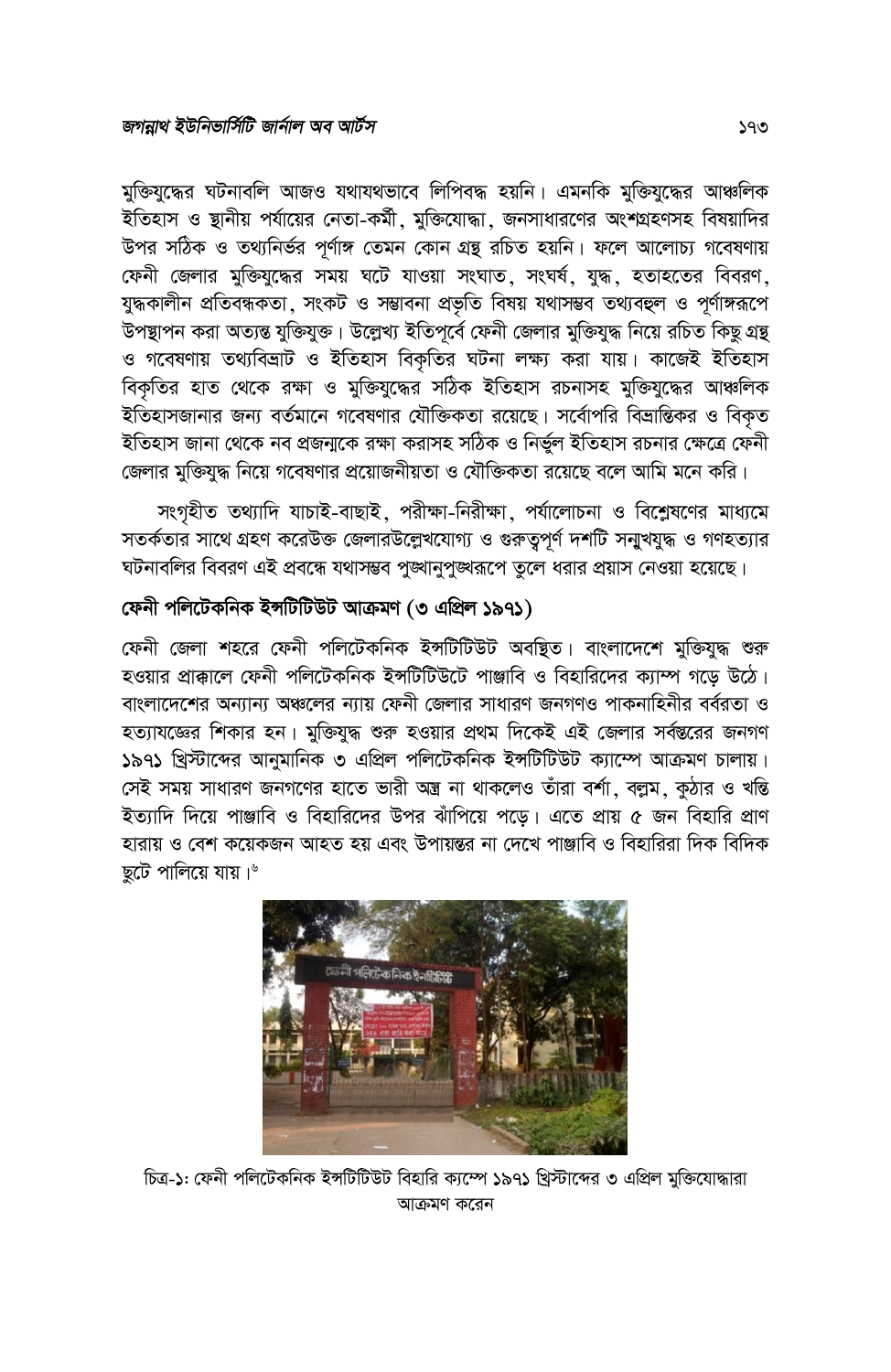# ফেনীতে পাকবাহিনীর গণহত্যা ও নির্যাতন (২৩ এপ্রিল ১৯৭১)

১৯৭১খ্রিস্টাব্দের ২৫ মার্চ সমগ্র বাংলাদেশে হত্যাযজ্ঞ শুরু হলে এর প্রভাব ফেনী জেলাতেও পডে। ২৩ এপ্রিল পাকহানাদার বাহিনী ফেনী মহকমায় (বর্তমান ফেনী জেলা) প্রবেশ করে প্রথমে দরবেশ আব্দুল কাদিরকে গুলি করে হত্যা করে। তারা ফেনী শহরে প্রবেশকালে দেওয়ানগঞ্জ, আমতলী ও শহরতলীর বিভিন্ন ষ্টানে প্রতিরোধের সম্মুখীন হয়। এসব ষ্টানে পাকসেনারা প্রতিহিংসা পরায়ণ হয়ে কয়েকজন লোককে হত্যা করে। তারা প্রতিদিন নির্বিচারে অনেককে হত্যা করতো। শহর উপকণ্ঠে একটি সরকারি ভবন সংলগ্ন বধ্যভমিতে শত শত দেশপ্রেমিক বাঙালিকে হত্যা করা হয়। রাজাকার ও আল-বদর বাহিনীর সহায়তায় পাকবাহিনী ফেনীতে প্ৰবেশ করেই এই হত্যাকাণ্ড চালায়।°



চিত্র-২: পাকবাহিনী ফেনী জেলায় প্রবেশ করেই ১৯৭১ খ্রিস্টাব্দের ২৩ এপ্রিল এই স্থানটিতে গণহত্যা ও নিৰ্যাতন চালায়

### সিংহনগরে যুদ্ধ (২৯ জুন ১৯৭১)

ফেনী জেলার ছাগলনাইয়া উপজেলায় সিংহনগর গ্রামটি অবষ্থিত। মুক্তিযুদ্ধ চলাকালীন সময়ে পাকবাহিনীর ৩ জন সৈন্য সিংহনগর গ্রামে ঢুকে কয়েকজন নারীকে ধরে তাদের উপর পাশবিক নির্যাতন চালানোর চেষ্টা করলে খবরটি মক্তিযোদ্ধাদের নিকট পৌছা মাত্রই গ্রুপ কমান্ডার মোঃ রফিকুল ইসলাম ও আবু বকর ছিদ্দিকের নেতৃতে মুক্তিযোদ্ধারা ঐ পাকসেনাদের উপর অতর্কিত আক্রমণ করে এবং সাথে সাথে পাকসেনারা পাল্টা গুলি চালায়। এতে একজন পাকসেনা নিহত হয়, একজন আহত হলেও তারা পালিয়ে যেতে সক্ষম হয়। পক্ষান্তরে গ্রুপ কমান্ডার রফিকল ইসলাম ও আবু বকর ছিদ্দিক আহত হন। উল্লেখ্য যে, এই যুদ্ধে মুক্তিযোদ্ধা আবু আহম্মদ, মহিউদ্দিন, এনামুল হক, নেছারুল হক, জহির চেয়ারম্যান ও কামাল উদ্দিন প্ৰমখ অংশগ্ৰহণ করেন।\*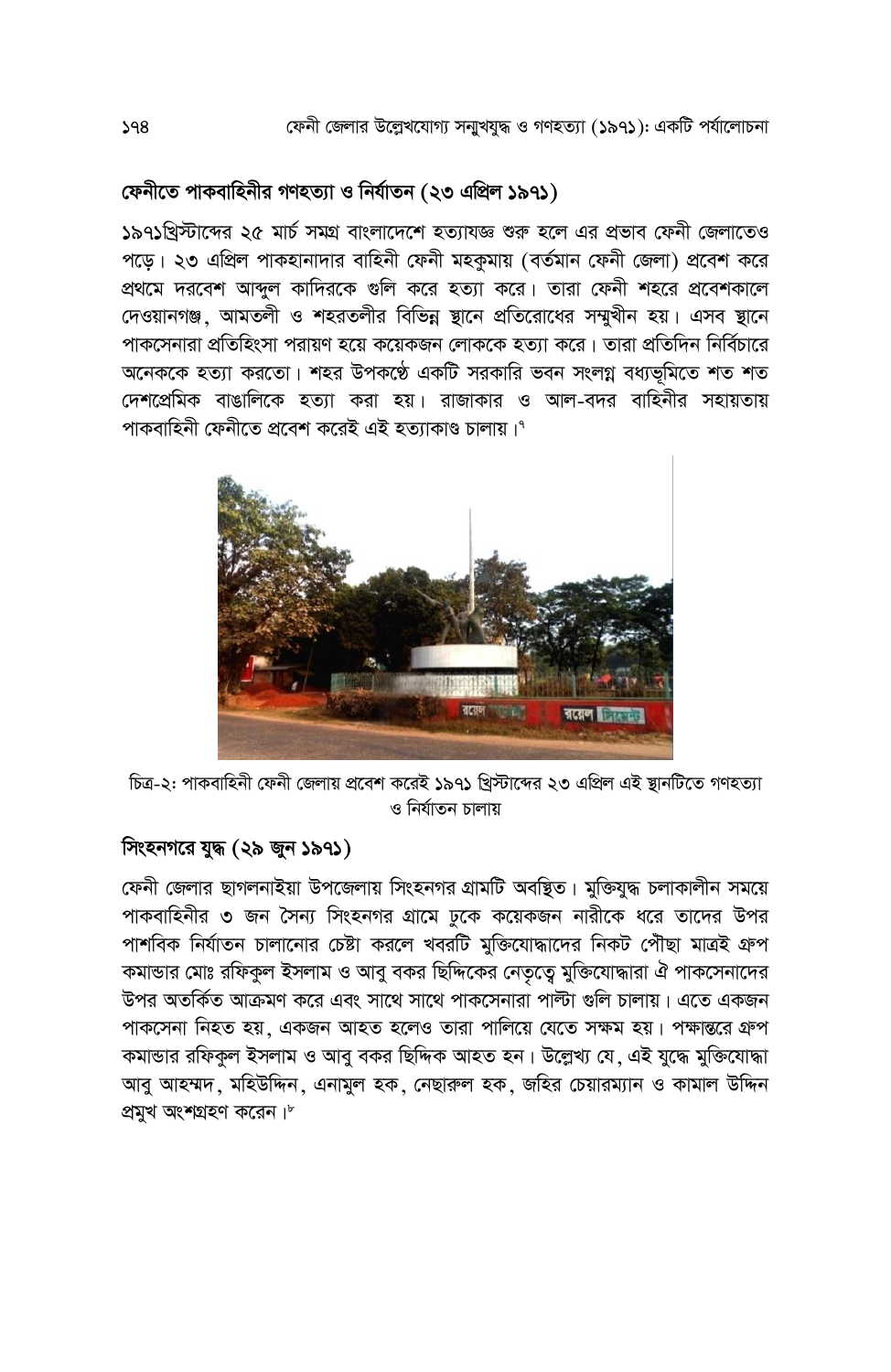

চিত্র-৩: ১৯৭১ খ্রিস্টাব্দের ২৯ জুন সিংহনগরে পাকবাহিনীর সাথে মুক্তিযোদ্ধাদের ভয়াবহযুদ্ধ হয়ে ছিল এইষ্টানটিতে

# পরশুরাম ব্রিজে ১ম যুদ্ধ (১৯ জুলাই ১৯৭১)

ফেনী জেলার একটি উপজেলার নাম পরশুরাম। ১৯৭১খ্রিস্টাব্দের ১৬ জুলাই পরশুরামের বিভিন্ন সীমান্ত ফাঁড়ির ইস্ট পাকিস্তান রাইফেলসের বাঙালি সৈনিকগণ বিদ্রোহ করে এবং সকল অবাঙালি সৈন্যদের সরিয়ে দেয়। এরপর তারা ফেনীতে সংঘবদ্ধ হয়ে একটি ফাইটিং কোম্পানি গঠন করে। এর মধ্যে পাকিস্তানি বাহিনী চট্টগ্রামে মুক্তিবাহিনীকে দমন করতে রওয়ানা হয় এবং একজন ক্যাস্টেনের নেতৃত্বে একটি কমান্ডো প্লাটুনকে রণকৌশলগত গুরুত্বপূর্ণ পরশুরাম-ছাগলাইনয়া উপজেলার শুভপুর ব্রিজ পাহারায় রেখে যায়। এই ছাগলনাইয়া সংকীৰ্ণ ভূ-খণ্ডের মাধ্যমে চট্টগ্রামকে বাংলাদেশের ভূ-খণ্ডের সহিত যুক্ত করেছে। ফেনীতে সংগঠিত উক্ত ইপিআর কোম্পানি ১৯ জুলাই শুভপুর ব্রিজে আক্রমণ করে এবং ক্যান্টেন এনামুল হক চৌধুরীর নেতৃত্বে আনসার, অবসরপ্রাপ্ত সৈনিক, বেসামরিক স্বেচ্ছাসেবক ও ছুটিতে থাকা সৈনিকদের নিয়ে একটি যৌথবাহিনী গডে তোলা হয়। অনেক দিন পৰ্যন্ত এই দুই বাহিনীর সম্মিলিত শক্তি ফেনীকে শক্ৰমুক্ত রাখে। কিন্তু ফেনী অঞ্চল পাকবাহিনীর হাতে চলে গেলে জুলাইয়ের শেষ দিকে পরশুরামে ক্যান্টেন জাফর ইমাম অত্যন্ত সফলতার সাথে অপেক্ষাকৃত ক্ষুদ্রবাহিনী দিয়ে শত্রুকে প্রতিহত করে। পরশুরামে প্রথম যুদ্ধের প্রাথমিক পর্যায়ে মুক্তিসেনারা যথেষ্ট সফলতা অর্জন করে। এতে পাকবাহিনীর প্রায় দেড় শতাধিক সৈন্য নিহত হয়। ১৯৭১খ্রিস্টাব্দের ১৯ জুলাইয়ের পরবর্তী সময়ে পশ্চাদপসরণের ফলে মুক্তিযোদ্ধাদের অল্প কিছু সংখ্যক সৈন্য হতাহত হয় এবং উল্লেখযোগ্য পরিমাণ গোলাবারুদ প্রতিরক্ষা অবষ্ঠানে ও আশেপাশের পকর ডোবায় ফেলে আসতে বাধ্য হয়।\*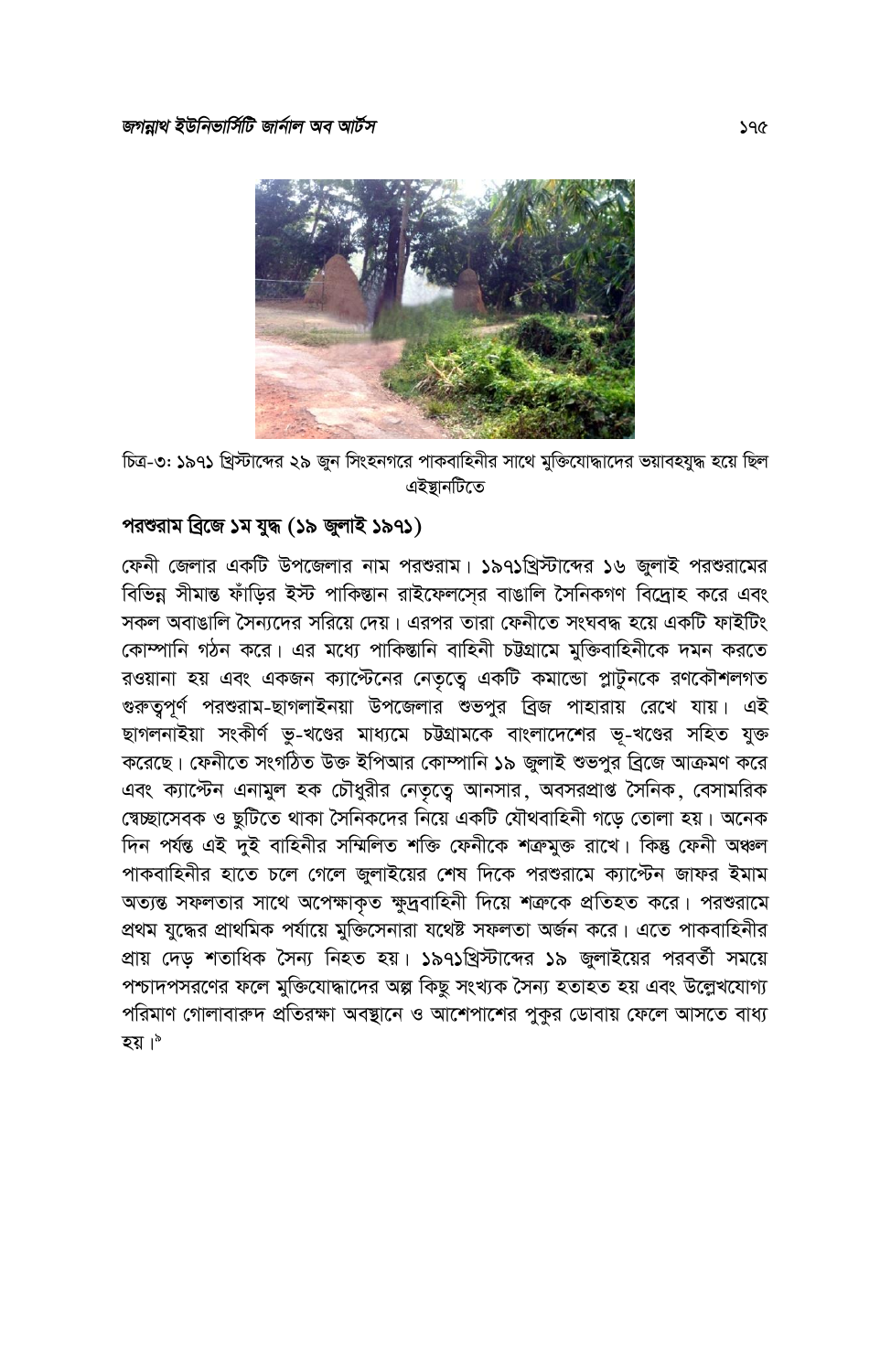

চিত্র-৪: ১৯৭১ খ্রিস্টাব্দের ১৯ জুলাই মুক্তিযোদ্ধাগণ এই ব্রিজে পাকবাহিনীর সাথে সম্মুখ যুদ্ধে লিপ্ত হন

# আলকদিয়া গণহত্যা (২৭ আগস্ট ১৯৭১)

ছাগলনাইয়া উপজেলায় আলকদিয়া গ্রাম অবন্থিত। ১৯৭১খ্রিস্টাব্দের আগস্ট মাসের শেষ দিকে আনুমানিক ২৭ আগস্টে পাকসেনারা আলকদিয়া গ্রামের তলাতলী রাস্তার মাথায় তেমুহনীতে, রাম্ভার দক্ষিণ দিক ও পশ্চিম দিকে নিরীহ গ্রামবাসীকে লাইনে দাঁড করিয়ে নির্মমভাবে হত্যা করে। তাদের মধ্যে যাদের নাম পাওয়া যায় তারা হলেন হোসেন মোহাম্মদ মেস্তেরি, সুলতান মোহাম্মদ মেস্তেরি, দেলোয়ার হোসেন, আবুল খায়ের, ফরিদুর রহমান, ওবায়দুল হক, তফাজল হক, আলী আহমদ, আহমদ হোসেন, ভুলু চৌকিদার, ফকির আহম্মদ, ইমাম উদ্দিন, লাত মিয়া, আমিন শরীফ, মনির আহম্মদ, সিরাজ মিয়া, সুলতান মির হোসেন, বাদশা মিয়া, মুন্সি মিয়া, রাজা মিয়া, নুরুল ইসলাম কালু, মুজিবুল হক, রুহুল আমিন, ছালেহ আহম্মদ, বশির আহম্মেদ, সিদ্দিক আহম্মদ ও সৈয়দ মিয়াসহ আরও নাম না জানা অনেকে ছিলেন। উল্লেখ্য যে পাকবাহিনী সে দিন আলকদিয়া গ্রামে প্রায় শতাধিক নিরীহ মানুষকে নিৰ্মমভাবে হত্যা করে বলে জানা যায়।'°



চিত্র-৫: ১৯৭১ খ্রিস্টাব্দের ২৭ আগস্ট আলকদিয়ায় গণহত্যার ভয়াবহ শ্মতি বিজড়িত স্থান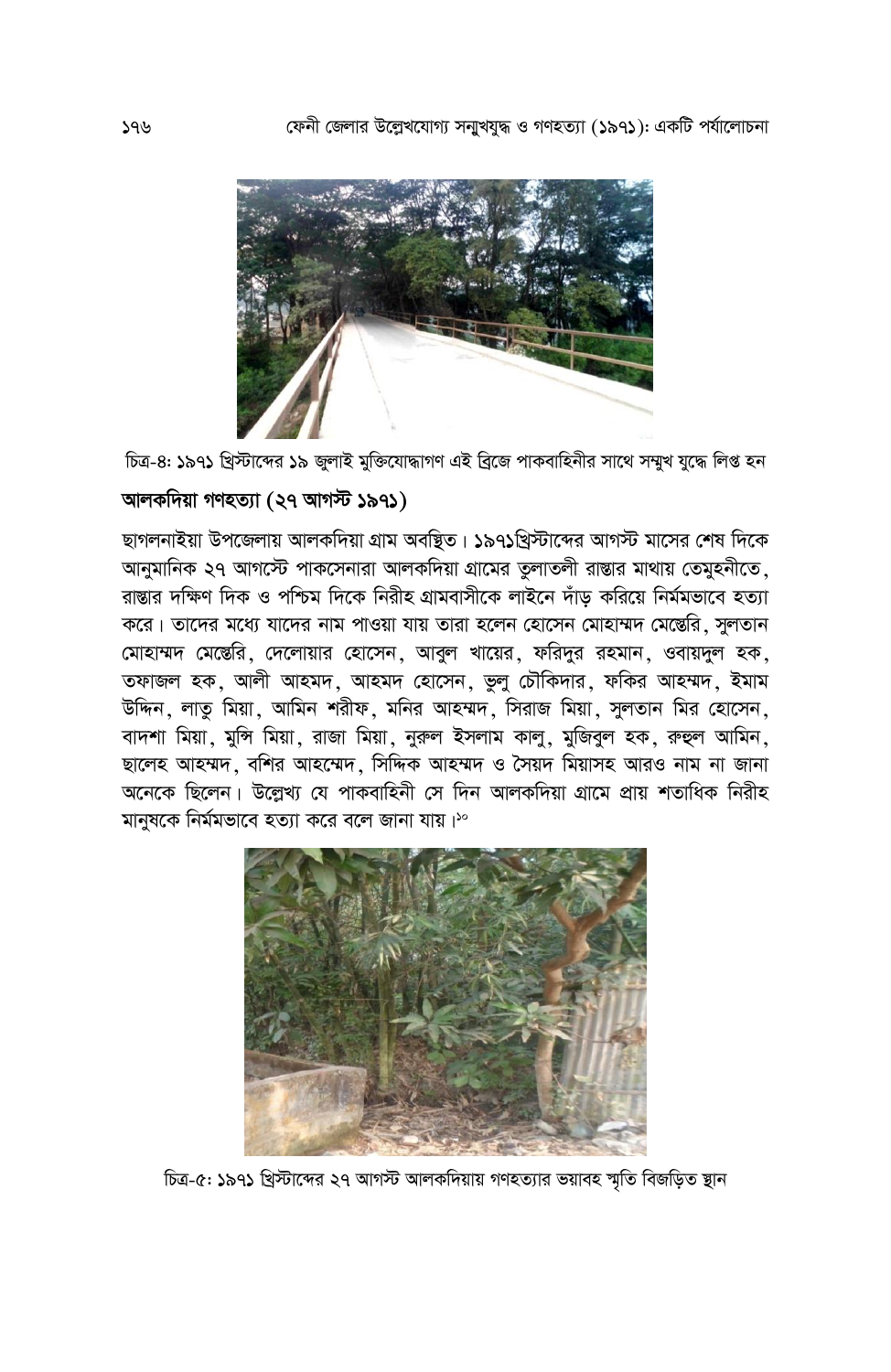#### নবাবপুর ও ভোর বাজার যুদ্ধ (২৮ আগস্ট ১৯৭১)

সুবেদার গুল মোহাম্মদের নেতৃত্বাধীন পাকিস্তানি সৈন্য ও রাজাকার বাহিনী সোনাগাজীর বিস্তীর্ণ এলাকায় ত্রাসের রাজতু কায়েম করে। তারা লুটতরাজ, অগ্নিসংযোগ, হত্যা ও নারী নির্যাতনসহ নিরীহ গ্রামবাসীর ওপর নির্মম অত্যাচার চালাতে থাকে। এমতাবন্থায় মুক্তিযোদ্ধারা তা প্রতিহত করার চিন্তা করল। মিরশরাই থানার কমান্ডার সুবেদার রফিক নবাবপুরে মুক্তিযোদ্ধা কমান্ডারদের সাথে আলাপ আলোচনার পর যুদ্ধের রণকৌশল নির্ধারণ করেন। মহেন্দ্র চৌকিদার বাড়ি ও ফতেহপুর সজল সওদাগর বাড়িতে অবস্থান নিয়ে আক্রমণের জন্য সুযোগের অপেক্ষায় থাকে। ১৯৭১খ্রিস্টাব্দের আগস্ট মাসের ২৮ তারিখে দুপুর বেলা মেজর গুল মোহাম্মদের নেতৃত্বে পাকিস্তানি হানাদার বাহিনী ও রাজাকার বাহিনী সম্মিলিতভাবে বক্তারমুন্সি ক্যাম্প থেকে নবাবপুর ও ভোর বাজারের দিকে প্রধান সড়ক ধরে এগিয়ে আসছিল। কমান্ডার রফিকের পরামর্শক্রমে গ্রুপ কমান্ডার মো. আবু ইউসুফসহ মুক্তিযোদ্ধারা পূর্ব পরিকল্পনা মোতাবেক তিনটি দলে বিভক্ত হয়ে ডিফেন্স স্থাপন করে।<sup>১১</sup> ইতিমধ্যে পাক ্<br>হানাদার ও রাজাকারদের সম্মিলিত বাহিনী দুপুর বারোটার দিকে মুক্তিযোদ্ধাদের কৌশলগত ডিফেন্সের অভ্যন্তরে প্রবেশ করে কয়েকটি বাডিতে অগ্নিসংযোগ, লটপাট ও নারী নির্যাতনে লিপ্ত হয়। এমতাবন্থায় মুক্তিযোদ্ধারা শত্রুদের ওপর পূর্বপরিকল্পনা অনুসারে ত্রিমুখী আক্রমণ চালায়। চার-পাঁচ ঘণ্টা তুমুল যুদ্ধের পর মুক্তিযোদ্ধাদের ত্রিমুখী আক্রমণে টিকতে না পেরে সন্ধ্যার দিকে পাকিস্তান হানাদার বাহিনী পশ্চাদপসরণ করে বক্তারমুন্সি বাংলোর দিকে পালিয়ে যায়। এই যুদ্ধে পাকবাহিনী ও রাজাকার বাহিনীর ৭/৮ জন নিহত এবং পাকবাহিনীর নেতৃত্বদানকারী মেজর গুল মোহাম্মদ নিহত হয়। এই যুদ্ধে মুক্তিযোদ্ধারা পাক ও রাজাকার বাহিনীর ফেলে যাওয়া ১৭টি চাইনিজ রাইফেল, ২৬টি রাইফেল, ৫০০টি বুলেট ও ৫০টি ছাতা উদ্ধার করে। এই যুদ্ধে মুক্তিযোদ্ধা শফিউল্লাহ মানু শহিদ হন এবং মুক্তিযোদ্ধা হাবিলদার মফিজুর রহমান, আনোয়ার, আব্দুল কাদের ও ফজলুল হক গুরুতরভাবে আহত হন।<sup>১২</sup>উল্লেখ্য যে উক্ত যুদ্ধে পাকিস্তানি বাহিনীর মেজর গুল মোহাম্মদ নিহত হওয়ার পর তার মাথা কেটে মুক্তিযোদ্ধা গ্রুপ কমান্ডার আবু ইউসুফ ভারতে নিয়ে গিয়ে ভারতীয় সেনাবাহিনীর ক্যান্টেন বোসের নিকট জমা দিলে কমান্ডার মোঃ আবু ইউসুফকে পুরষ্কার স্বরূপ ১১০১ টাকা প্রদান করেন এবং বেশ কিছু গোলাবারুদ দিয়ে তাকে পুনরায় বাংলাদেশে প্রেরণ করেন।<sup>১৩</sup>



চিত্র-৬: পাকবাহিনীর সাথে মুক্তিযোদ্ধাদের নবাবপুর ও ভোর বাজারে ১৯৭১ খ্রিস্টব্দের ২৮ আগস্ট এক রক্তক্ষয়ী যদ্ধ সংঘটিত হয়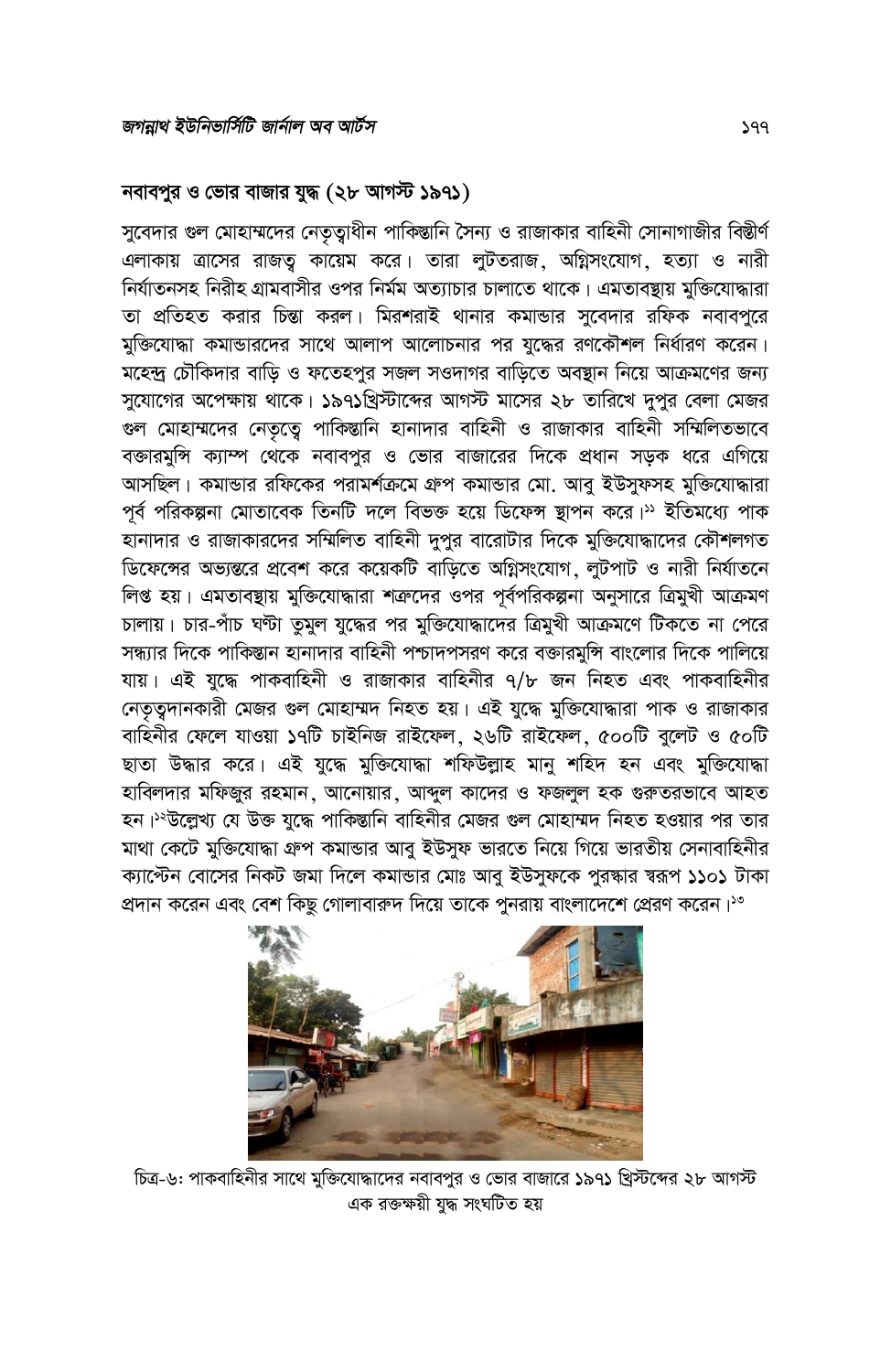# সোনাগাজী থানা ও হাসপাতালে যুদ্ধ (১৫ অক্টোবর ১৯৭১)

সোনাগাজী উপজেলায় সোনাগাজী থানা ও হাসপাতাল অবষ্থিত। শ্বাধীনতা যুদ্ধ শুরুর পর পরই পাকবাহিনী সোনাগাজী থানাতে ক্যাম্প ষ্টাপন করে এবং হাসপাতাল ও থানার ওপর পূর্ণ নিয়ন্ত্রণ প্রতিষ্ঠা করে। ফলে পাকসেনাদের সোনাগাজী থেকে উচ্ছেদের জন্য মুক্তিযোদ্ধারা একটি পরিকল্পনা করে। ১৯৭১ খ্রিস্টাব্দের ১৫ অক্টোবর সকাল বেলা একটি মৃত রাজাকারের লাশ নিয়ে পাকবাহিনী ও রাজাকার সদস্যরা হাসপাতাল থেকে বের যাওয়ার সময় ২/৩ রাউন্ড ফাঁকা গুলি করে। ঐ ষ্থানের পূর্ব পার্শ্বে প্রায় ৪০০ শত গজ পূর্ব দিকে মুক্তিবাহিনী অবস্থান করছিলো। পাকবাহিনীর ফায়ারের সাথে সাথে গ্রুপ কমান্ডার মোশাররফ হোসেন, গ্রুপ কমান্ডার আব্দুল কাইউম, কমান্ডার এস এম শাহজাহান ও গ্রুপ কমান্ডার সৈয়দ নাসির উদ্দিনের নেতৃতে মুক্তিযোদ্ধারা ত্রিমুখী আক্রমণ করলে উভয় পক্ষের মধ্যে যুদ্ধ বেঁধে যায়।<sup>38</sup> এক পর্যায়ে এই যুদ্ধ বিরাট আকার ধারণ করে। এই যুদ্ধে কয়েকজন পাকসেনা নিহত হয় এবং বাকি পাকসৈন্য ও রাজাকাররা পালিয়ে যায়। পক্ষান্তরে মুক্তিযোদ্ধা আব্দুস শহীদসহ আরও দুইজন শহিদ হন, কিন্তু তাদের নাম জানা যায়নি ও মুক্তিযোদ্ধা সামছুল হুদাসহ আরো কয়েকজন আহত হন। এই যুদ্ধের মাধ্যমে মুক্তিযোদ্ধারা সোনাগাজী হাসপাতাল ও থানা দখল করে নেয় এবং ১৮ অক্টোবর পর্যন্ত নিজেদের দখলে রাখে। উল্লেখ্য যে, উক্ত যুদ্ধে মুক্তিযোদ্ধা আবুল মালেক, মানিক, হাবিলদার রুহুল আমিন, মনির আহমেদ, মাস্টার কবির আহমেদ মো, খোকন, মাহবুবুল হক ও মো, হেলালসহ প্ৰায় দেড শতাধিক অংশ নেন।'°



চিত্র-৭: ১৯৭১ খ্রিস্টাব্দের ১৫ অক্টোবর সোনাগাজী থানায় পাকবাহিনীর সাথে ভয়াবহ যুদ্ধের স্মৃতিযুক্ত জায়গা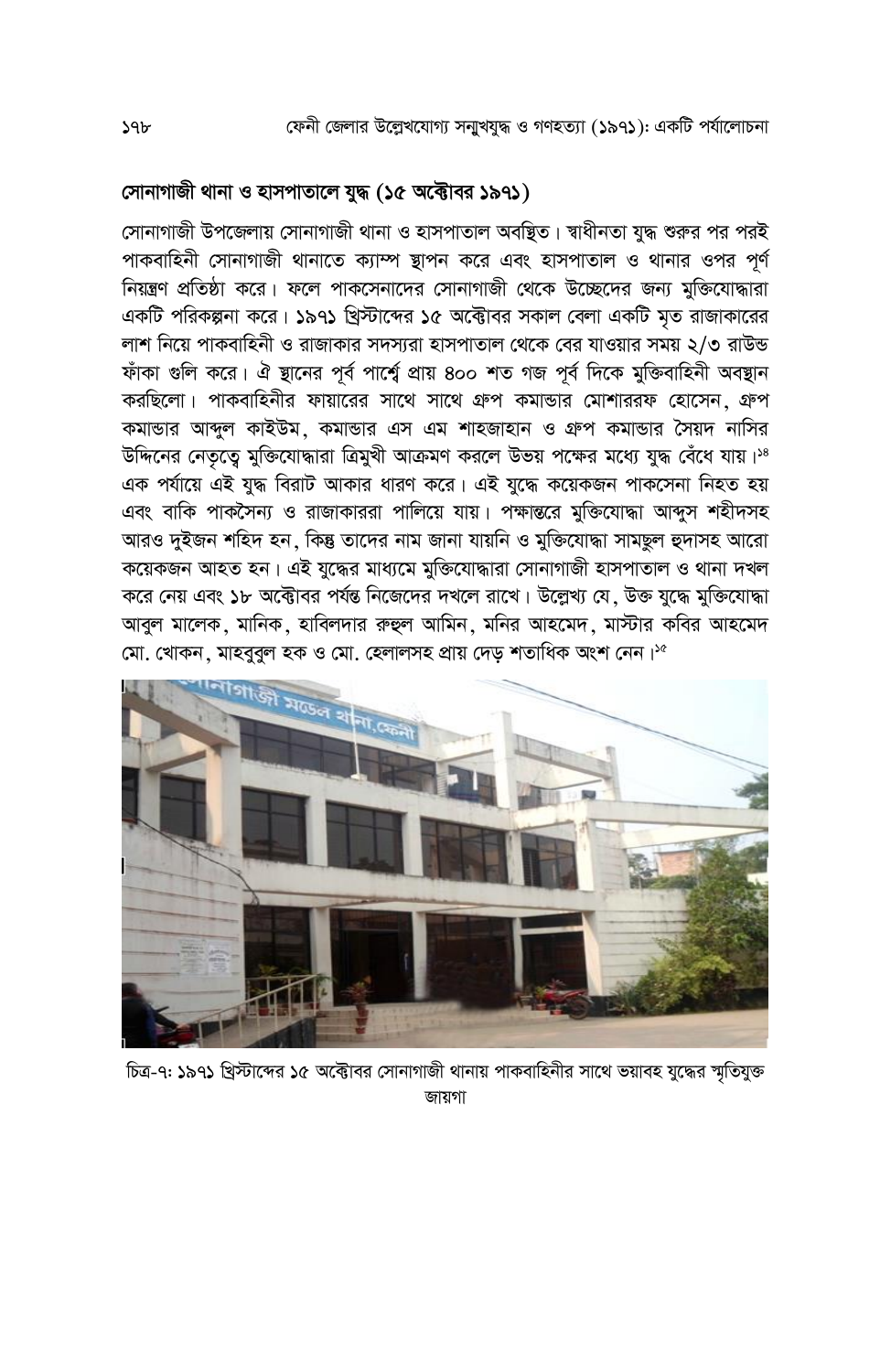

চিত্র-৮: ১৯৭১ খ্রিস্টাব্দের ১৫ অক্টোবর সোনাগাজী হাসপাতালে যুদ্ধের স্মৃতিষ্থল

#### মতিগঞ্জ সিও অফিস অপারেশন ও যুদ্ধ (২৭ অক্টোবর ১৯৭১)

সোনাগাজী উপজেলার একটি ইউনিয়ন হলো মতিগঞ্জ। স্বাধীনতা যুদ্ধ শুরু হবার পরপরই পাকবাহিনী ফেনী দখল করে ষ্থানীয় রাজাকারদের সহায়তায় মতিগঞ্জ সিও (উন্নয়ন) অফিসে তাদের ক্যাম্প ছাপন করে। ১৯৭১খ্রিস্টাব্দের ২৭ অক্টোবর কমান্ডার আব্দুল কাইউম, কমান্ডার এস এম শাহজাহান, কমান্ডার মোশাররফ হোসেন, কমান্ডার গোলাম রসুল ও হাবিলদার মফিজুর রহমানের গ্রুপ সম্মিলিতভাবে মতিগঞ্জ সিও অফিস আক্রমণের পরিকল্পনা গ্রহণ করে।<sup>১৬</sup> পরিকল্পনা মোতাবেক ঐ দিন রাতে উক্ত কমান্ডারগণ মুক্তিযোদ্ধাদের নিয়ে ক্যাম্পের খুব কাছাকাছি এসে গেরিলা অবষ্থান নেয়। রাতের খাওয়া দাওয়া সেরে রাজাকার ও পাকবাহিনী খোশগল্পে লিপ্ত। ঠিক সেই অবষ্টায় মুক্তিযোদ্ধরা অতর্কিত গুলিবর্ষণ শুরু করে। এই অতর্কিত আক্রমণে রাজাকার ও পাকসেনারা প্রথমে এদিক সেদিক পালাতে থাকে। পরে কিছুক্ষণের মধ্যে পাকসেনা ও রাজাকার বাহিনী সংগঠিত হয়ে পাল্টা আক্রমণ শুরু করে। এভাবে সারা রাত ধরে উভয় পক্ষের মধ্যে গুলি বিনিময় হয়। এদিকে মুক্তিযোদ্ধাদের সংখ্যা আরো বৃদ্ধি পাওয়ায় মুক্তিযোদ্ধদের শক্তি বৃদ্ধি পায় এবং তারা প্রচণ্ডভাবে ক্যাম্পে গুলিবর্ষণ চালাতে থাকে। এতে পাকসেনা ও রাজাকার বাহিনী বাধ্য হয়ে পালিয়ে যায়। এই যুদ্ধে ১ জন অফিসারসহ ১১ জন পাকসেনা ও ৩ জন রাজাকার নিহত হয় এবং কয়েকজন পাকসেনা ও রাজাকার আহত হয়। অপরপক্ষে মুক্তিযোদ্ধা নুরুল ইসলাম ও নুর করিম নামে দুই জন শহিদ হন এবং কয়েকজন মুক্তিযোদ্ধা আহত হন। এই যুদ্ধে মুক্তিযোদ্ধারা পাকবাহিনীর ফেলে যাওয়া প্রচর পরিমাণে অস্ত্র, দুইটি মোটর সাইকেল, তিনটি রেডিও ও তিন বাক্স ঔষধ উদ্ধার করে।<sup>১৭</sup>উক্ত যুদ্ধে মুক্তিযোদ্ধা আব্দুর রশিদ, গোলাম রসুল, হাফিজুর রহমান, মোঃ ইলিয়াস, মোঃ কামাল, মোঃ সাহাবুদ্দিন, এমএড খান ও কবির আহমেদ প্রমুখ অংশগ্রহণ করেন।<sup>১৮</sup> এটি ফেনী অঞ্চলের সংঘটিত যুদ্ধের অন্যতম সাফল্য।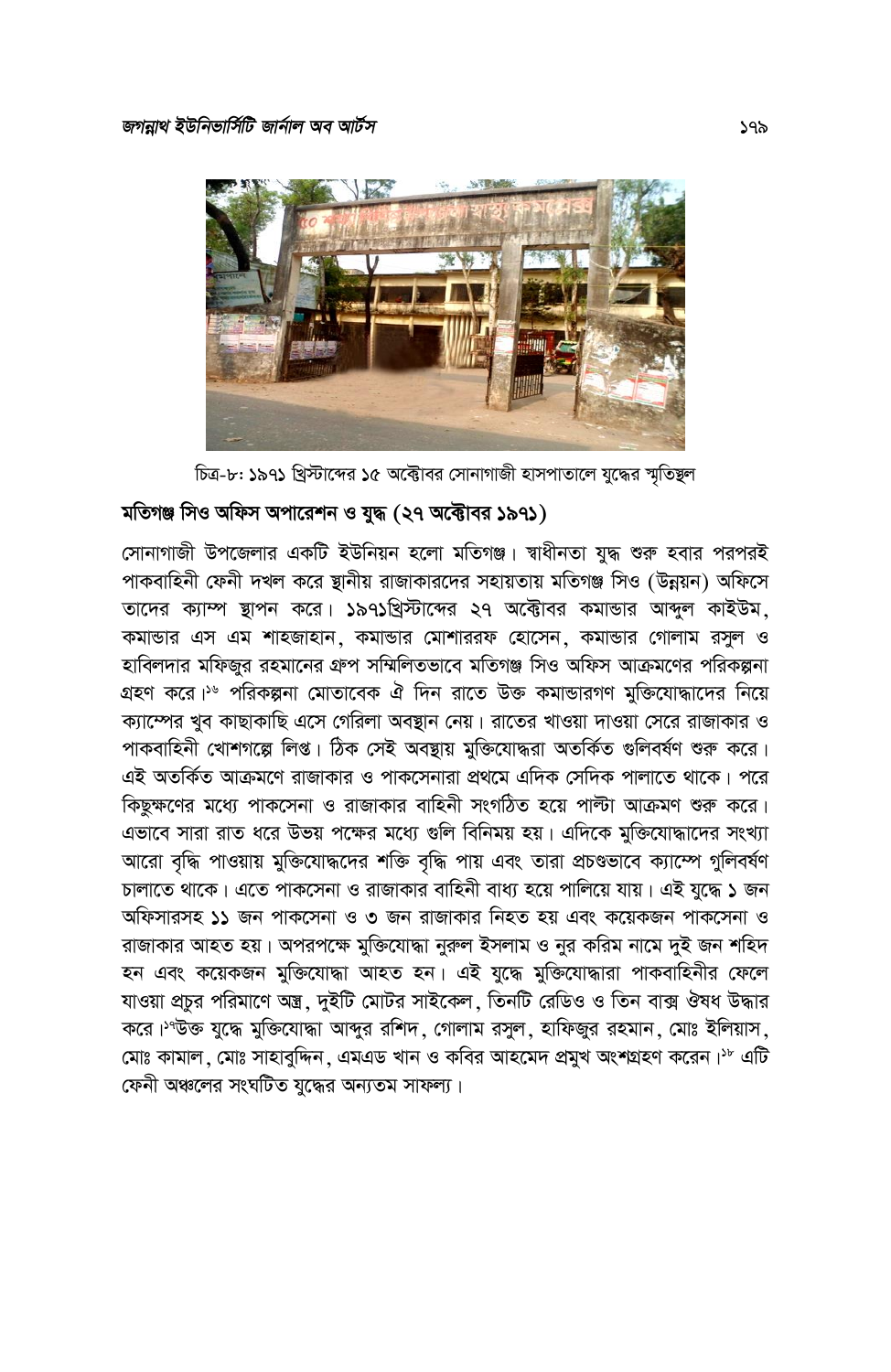

চিত্র-৯: ১৯৭১ খ্রিস্টাব্দের ২৭ অক্টোবর মতিগঞ্জ সিও অফিস অপারেশন ও যুদ্ধের স্থান

### চিথলিয়া যুদ্ধ (অক্টোবর মাসের শেষ সময় থেকে ৯ নভেম্বর ১৯৭১)

ফেনী জেলার অন্তর্গত পরশুরাম থানার ৩নং ইউনিয়ন হচ্ছে চিথলিয়া। পরশুরাম রোডের পশ্চিম পাশে চিথলিয়া ইউনিয়নের অবষ্টান। ১০ম ইস্ট বেঙ্গলের একটি কোম্পানির কমান্ডার মেজর মিজানুর রহমানের নেতৃত্বে মুক্তিযোদ্ধারা ১৯৭১ খ্রিস্টাব্দের অক্টোবর মাসের শেষদিকে মুক্তিবাহিনী কর্তৃক চিনুবাগান ও ঘুটমা নামক দুইটি পাকিস্তানি ক্যাম্প ঘেরাও করলে পাকসেনাদের উদ্ধারের লক্ষ্যে পাকবাহিনীর তিনটি ট্রলি ঐ দিন ভোরে ফুলগাজী হতে রওয়ানা হয়। চিথলিয়া রেল স্টেশন পার হওয়ার সাথে সাথে স্টেশনের উত্তর দিক রেল লাইনের পূর্ব দিক ও ডিবি বোর্ডের পশ্চিম দিকের পুকর হতে মুক্তিবাহিনী তাদের ওপর আক্রমণ করে। হাবিলদার এয়ার আহমেদ প্রথম ট্রলি লক্ষ্য করে ২ ইঞ্চি মর্টার ফায়ার করে এবং সেই সাথে এলএম জি ব্রাস্ট ফায়ারের মাধ্যমে তিনটি ট্রলি ধ্বংস করে এবং ১১ জন পাকসেনাকে হত্যা করে। এর প্রেক্ষিতে পাকসেনারা ঐ ষ্টান থেকে ফায়ার করতে করতে চিথলিয়ার দিকে অগ্রসর হয় এবং গুলি বিনিময়ের এক পর্যায়ে হাবিলদার এয়ার আহমেদ শহিদ হন। তিনদিন পর পাকবাহিনীর ৪টি জঙ্গি বিমান আক্রমণ চালায়। এতে বেশ কয়েকজন মুক্তিযোদ্ধা শহিদ হলেও তাদেরকে প্রতিরক্ষা অবস্থান হতে বিতাড়িত করতে পারেনি। কয়েকদিন মুখোমুখি যুদ্ধ চলার পর মুক্তিযোদ্ধারা প্রায় ৯০ জন পাকসেনাকে ধরে ফেলে।<sup>১৯</sup>

এদিকে ১৯৭১ খ্রিস্টাব্দের ৫ নভেম্বর রাতে মুক্তিবাহিনীর একটি দল চিথলিয়ার দক্ষিণে রেললাইনের ওপরে এ্যাম্বশ বসায়। ৬ নভেম্বর সকাল সাতটায় পাকসেনাদের ট্রলি এ্যাম্বশের আওতায় এলে তা সম্পূর্ণ ধ্বংস করা হয়। এতে পাকসেনাদের এক অফিসারসহ চারজন সৈনিক নিহত হয় এবং বেশ কিছু অন্ত্ৰ মুক্তিযোদ্ধাদের হস্তগত হয়। ১০ম ইস্ট বেঙ্গল কোম্পানি পাকম্ভানি সেনাদের আক্রমণ ব্যর্থ করার পর বিলোনিয়া থেকে তাদের বিতাড়িত করার পরিকল্পনা করে। সেই অনুযায়ী ৬ নভেম্বর ১০ম ইস্ট বেঙ্গলেরএকটি কোম্পানি চিথলিয়ার উত্তরাঞ্চল দখল করে এবং সলিয়া ও ধনীকুণ্ডার মাঝখানের রাস্তা বন্ধ করে দিয়ে পরশুরাম ও ফেনীর মধ্যে যোগাযোগ বিচ্ছিন্ন করে দেয়। এতে পাকসেনাদের মনোবল ভেঙ্গে যায় এবং তারা চিথলিয়ার দক্ষিণে পিছু হটতে থাকে। এরপর চিথলিয়ায় পাকসেনারা দু'টি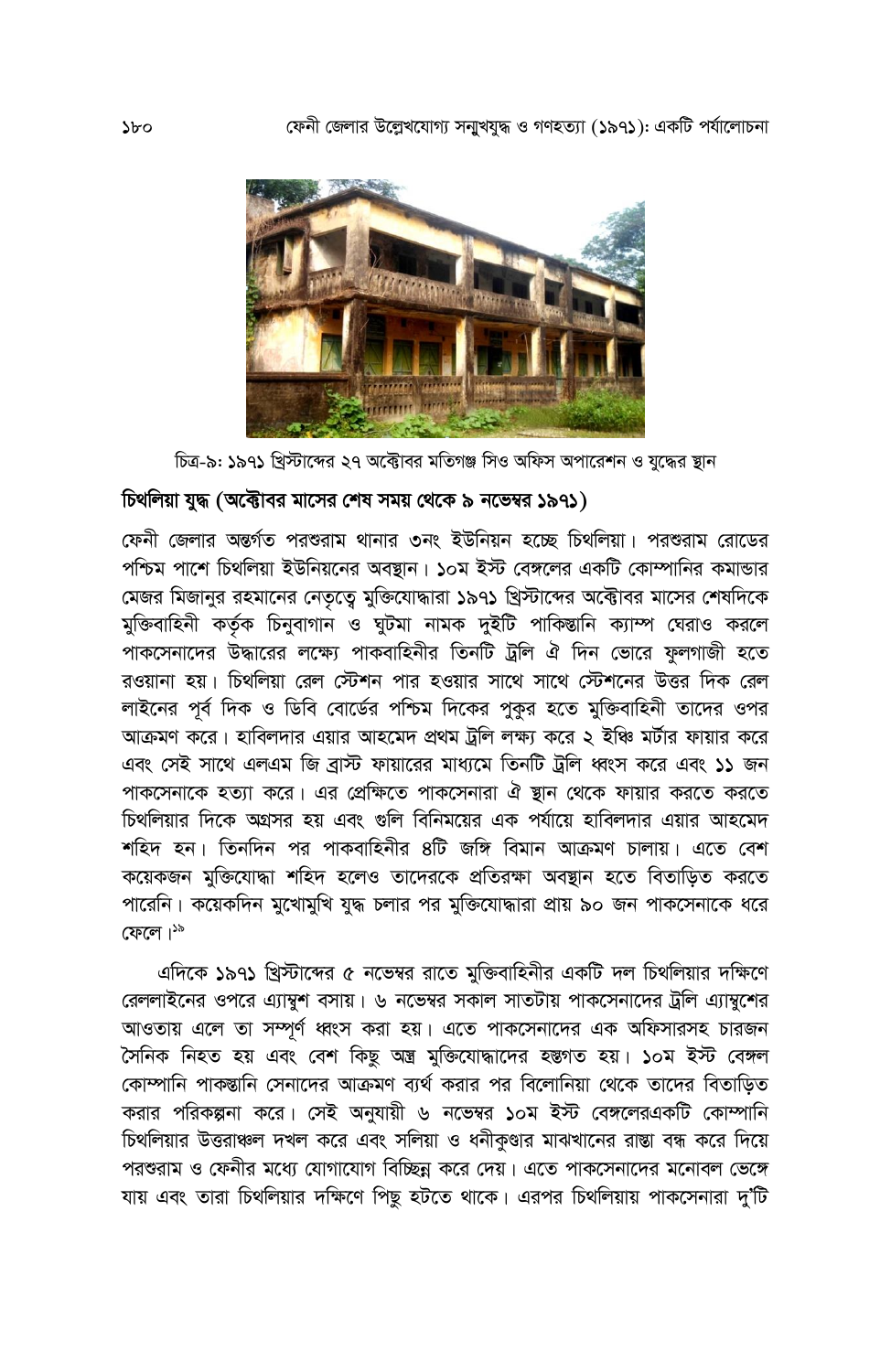কোম্পানির শক্তি নিয়ে মুক্তিবাহিনীর অবষ্থানের ওপর প্রচণ্ড আক্রমণ চালায়। কিন্তু ১০ম ইস্ট বেঙ্গলের কোম্পানি অসীম সাহসিকতার সাথে পাকসেনাদের আক্রমণ ব্যর্থ করে দেয় এবং মুক্তিবাহিনীর অবষ্টানের ওপর পাকবাহিনীর বিমান আক্রমণকালে গোলার আঘাতে একটি বিমান ভূপাতিত হয়। এই যুদ্ধে পাকসেনারা পরাজিত হয়ে পরশুরাম থানা থেকে চলে যেতে বাধ্য হয় এবং মুক্তিযোদ্ধারা বিপল পরিমাণ অন্ত্র ও গোলাবারুদ হস্তগত করে নিজেদের শক্তি ও সামৰ্থ বদ্ধি করতে সক্ষম হয়।<sup>২০</sup>



চিত্র-১০: ১৯৭১ খ্রিস্টাব্দের অক্টোবর মাসের শেষ সময় থেকে ৯ নভেম্বর পর্যন্ত সংঘটিতচিথলিয়া যুদ্ধের স্মতি বিজডিত স্থান

# ছনুয়া গ্রামে গণহত্যা ও নির্যাতন (২ ডিসেম্বর ১৯৭১)

পাকহানাদার বাহিনী ট্রেনযোগে ফেনী থেকে মুহুরীগঞ্জ পর্যন্ত প্রায় সময় যাতায়াত করত। ১৯৭১ খ্রিস্টাব্দের ২ ডিসেম্বর পাকবাহিনীর কিছু সৈন্য ছনুয়া বাজারে প্রবেশ করেই অনেক নিরীহ মানুষকে হত্যা করে। বাজার থেকে পার্শ্ববর্তী গ্রামে ঢুকে ছাগল, হাঁস, মুরগি ধরে নিয়ে যায়। গ্রামের একজন নিরীহ গরিব মানুষ আলী আহমদের স্ত্রীকে নির্যাতন করে। এছাড়াও গ্রামের আরো কয়েকজন মহিলাকে ধর্ষণ করে। এরপর শেখ বাহাদুর বাড়ির রুহুল আমিন, সিদ্দিক আহম্মদ, ছেরাজুল হক, মোহাম্মদ দানেশ, শফিকুর রহমান, আবুল হোসেন, রবিউল হক ও হামিদুল্লা হাজীবাড়ির মৌলভী মোহাম্মদ ছেলামত উল্লাহসহ আরো অনেককে বেদম মারধর করে। এমনকি রাজাকার কমান্ডার নুরুল ইসলামের লোকজন ছমেদ আলী ভূঁইয়া বাড়িতেও লুটতরাজ চালায়।<sup>২১</sup>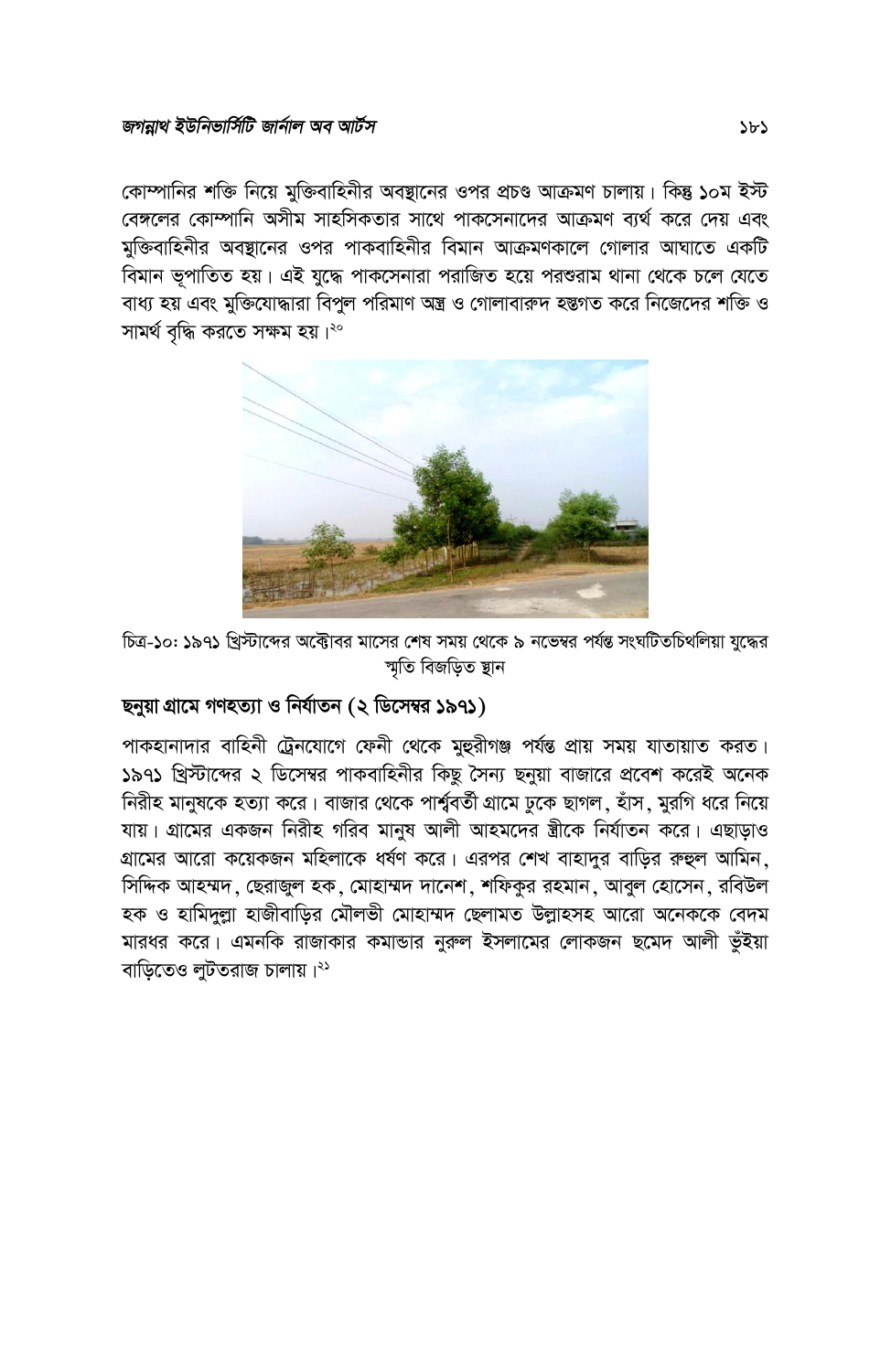

চিত্র-১১: ১৯৭১ খ্রিস্টাব্দের ২ ডিসেম্বর সংঘটিত ছনুয়া গ্রামে গণহত্যার স্মৃতি বিজড়িত স্থানটি

# বিলোনিয়ায় চূড়ান্ত যুদ্ধ ও ফেনী জেলা শত্রুমুক্ত (২ নভেম্বর - ৬ ডিসেম্বর ১৯৭১)

ফেনীর বিলোনিয়ায় সড়ক, নদী ও রেলপথসহ সকল ধরনের যোগাযোগের মাধ্যম বিদ্যমান থাকায় এবং সীমান্তবর্তী হওয়ায় এই ষ্টানটি পাকবাহিনী ও মুক্তিবাহিনীর জন্য খুবই গুরুত্বপূর্ণ ছিল। বিলোনিয়া হতে মুক্তিবাহিনীর পশ্চাদপসরণের পরবর্তী তিন মাসের বেশি সময় ধরে পাকবাহিনী সমগ্র বিলোনিয়া তাদের অবহ্যান সুসংগঠিত করে। ফলে ক্যান্টেন জাফর ইমাম ১৯৭১ খ্রিস্টাব্দের ২ নভেম্বর বিলোনিয়া এলাকায় যুদ্ধের পরিকল্পনা করেন। সেই মোতাবেক ক্যাপ্টেন জাফর ইমামের নেতৃত্বাধীন ব্যাটালিয়ানটি চারটি কোম্পানিতে বিভক্ত করে এবং আলফা কোম্পানির নেতৃত্বে লে. ইমাম-উজ-জামান, ব্রাভো কোম্পানির নেতৃত্বে সে. লে. মিজান, চার্লি কোম্পানির নেতৃত্বে লে. দীদার ও ডেল্টা কোম্পানির নেতৃত্বে লে. মোখলেছ ছিলেন। প্রকৃত পক্ষে বিলোনিয়া অপারেশন পরিচালনা করার সার্বিক দায়িত্ব ছিল ক্যান্টেন জাফর ইমামের নেতৃত্বাধীন ১০ম ইস্ট বেঙ্গল রেজিমেন্টের। এদিকে বিলোনিয়ার পূর্বসীমান্ত ১০ নং সেক্টরের সৈনিকরা এই অপারেশনে অংশ নেয়। ফলে ১০ম ইস্ট বেঙ্গল রেজিমেন্ট, ২য় ইস্ট বেঙ্গল রেজিমেন্টের একটি কোম্পানি ও ১নং সেক্টরের সৈন্যদেরকে নিয়ে 'বিলোনিয়া টাঙ্ক ফোর্স' গঠন করা হয়। ক্যান্টেন জাফর ইমাম জ্যোষ্ঠ অফিসার এবং বড় ইউনিটের অধিনায়ক হওয়ায় তাঁকে এই ফোর্সের 'টাঙ্ক ফোর্স কমান্ডার' নিযুক্ত করা হয়।<sup>২২</sup>

এদিকে আগরতলার অদূরে একটি ভারতীয় সেনাশিবিরে ক্যান্টেন জাফর ইমামভারতের সেনাপ্রধান জেনারেল হিরার সাথে সাক্ষাৎ করে তাঁর পরিকল্পনাটি জানালে তিনি বিলোনিয়ায় আক্রমণের জন্য নভেম্বর মাসের প্রথমদিকে ক্যান্টেন জাফর ইমামকেপরামর্শ দেন। সেই মোতাবেক ক্যান্টেন জাফর ইমামমুক্তিবাহিনীকে যুদ্ধের জন্য সম্পূর্ণরূপে প্রস্তুত করেন।<sup>২৩</sup>

১৯৭১ খ্রিস্টাব্দের ৬ নভেম্বর সূর্যোদয়ের পূর্বেই ক্যান্টেন জাফর ইমামের নেতৃত্বে মুক্তিবাহিনী প্রতিরক্ষা নেয়ার সকল প্রষ্তুতিসহকোম্পানিগুলো তাদের পরিখা খনন কাজ সম্পন্ন করে। ঐ দিন সকাল ৭ টার দিকে একটি ট্রলি করে ৫জন জওয়ানসহ পাকসেনার একজন অফিসার দক্ষিণ দিক থেকে সালিয়ার দিকে যাচ্ছিল ঠিক সেই সময় ১০ম ইস্ট বেঙ্গল রেজিমেন্টের ব্রাভো কোম্পানির হাবিলদার এয়ার আহম্মদ তাঁর এলএমজি দিয়ে মাত্র ৭৫ গজ দূর থেকে ট্রলির উপরে প্রচণ্ড বেগে গুলিবর্ষণ করতে থাকেন। এতে ট্রলির সকল পাকসেনা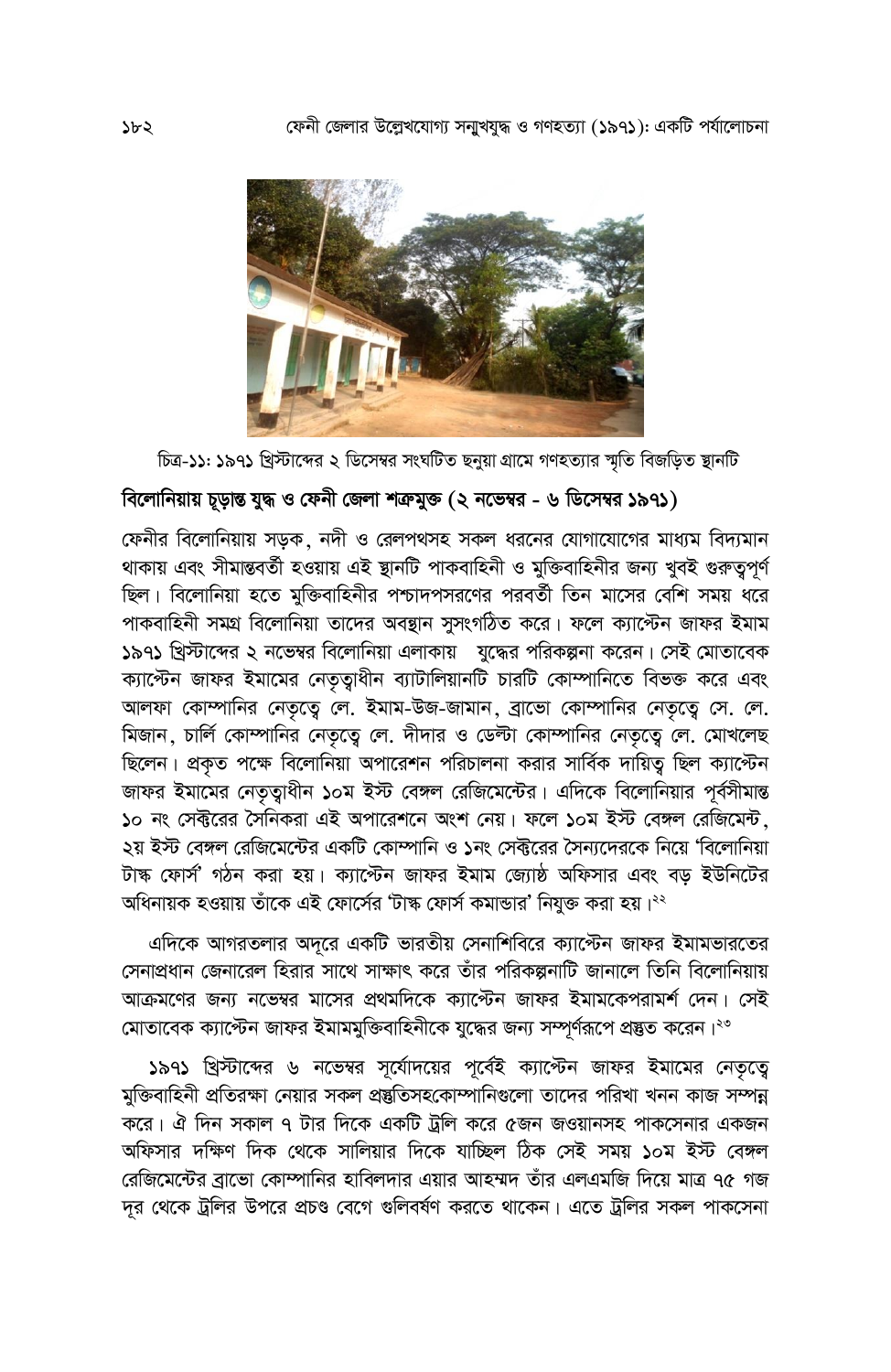নিহত হয় এবং ট্রলিটি সম্পূর্ণরূপে ধ্বংসপ্রাপ্ত হয়। এ অপারেশনের ফলে পাকসেনাদের পড়ে থাকা ১টি পিস্তল, ১টি রকেট লাঞ্চার, ১টি এলএমজি ও তিনটি রাইফেলসহ অন্যান্য অন্ত্রশস্ত্র হস্তগত করার জন্য হাবিলদার এয়ার আহম্মদ পরিখা থেকে ট্রলির দিকে ছুটে যান। ঠিক সেই সময় পাকসেনারা ব্যাপারটা বুঝতে পেরে এবং মুক্তিবাহিনীর প্রতিরক্ষার উপর প্রচণ্ড গুলিবর্ষণ শুরু করে। ফলে হাবিলদার শত্রুর গুলিতে শহিদ হন। তবে পডে থাকা অস্ত্রগুলো পরে মুক্তিযোদ্ধারা হস্তগত করেন।<sup>২৪</sup>

১৯৭১ খ্রিস্টাব্দের ৮ নভেম্বর বিকালে হঠাৎ করে পাকিষ্থানি চারটি এফ-৮৬ জেট বিমান বিলোনিয়া এলাকার চারদিকে দু'বার ঘোরে এবং পালাক্রমে দু'টো জেট নিচে নেমে এসে মুক্তিবাহিনীর প্রতিরক্ষা অবস্থানের উপর তাক করে এবং রকেট নিক্ষেপ শুরু করে দেয়। মুক্তিযোদ্ধারাও তাদের নিজম্ব অবস্থান থেকে ক্ষুদ্রান্ত্র দিয়ে জেটগুলোর উপর পাল্টা গুলি চালায় এবং সুবেদার মোমিন সাহসিকতার সাথে মেশিনগানটির মাধ্যমে পাকবাহিনীর জেটটির উপর পাল্টা আক্রমণ চালায়। কিন্তু পরক্ষণে পাকবাহিনীর জেট বিমান হতে গোলানিক্ষেপে ভারী মেশিনগানটি ধ্বংস হয় এবং সুবেদার মোমিন ঘটনাষ্টলেই শহিদ হন।<sup>২৫</sup>

অন্যদিকে ১৯৭১ খ্রিস্টাব্দের ৬ নভেম্বর সূর্যোদয়ের মধ্যে ১০ম ইস্ট বেঙ্গলের আলফা কোম্পানি শালধর বাজার সম্পূর্ণরূপে দখল করে নেওয়ার পর পাকসেনারা ঐ দিন সকালে উক্ত এলাকার উপর দ'বার প্রতি আক্রমণ চালায় কিন্তু মুক্তিযোদ্ধারা তা সফলতার সাথে প্রতিরোধ করে। এদিকে ভারতীয় কমান্ডারগণ ও মুক্তিবাহিনীর কমান্ডারগণ যৌথভাবে সমগ্র এলাকা মুক্ত করার জন্য বিলোনিয়া-পরশুরাম এলাকায় সর্বাত্মক আক্রমণ চালানোর সিদ্ধান্ত নেয়া হয়।<sup>২৬</sup> ১০ নভেম্বর মধ্যরাতে মুক্তিবাহিনী ও মিত্রবাহিনী কর্তৃক সমন্বিত আক্রমণ শুরু করার পূর্বে সমগ্র এলাকায় ২৩ মাউন্টেন ডিভিশনের ডিভিশনাল আর্টিলারি দ্বারা আধঘন্টা যাবৎ গোলাবর্ষণ করা হয় এবং ১০ম ইস্ট বেঙ্গল রেজিমেন্টের সাথে মিত্রবাহিনীর ৩ ডোগরা রেজিমেন্ট উত্তর-পশ্চিম সীমান্ত থেকে শত্রুর উপর আক্রমণ চালায়। উল্লেখ্য যে, তুমুল যুদ্ধের পর পাকবাহিনীর ২ জন অফিসার ও ৭০ জন সৈনিক আত্মসমর্পণ করে। ভারী হাতিয়ার, হাজার হাজার ক্ষুদ্রাস্ত্র, গোলাবারুদ, রকেট লাঞ্চার ও মর্টারের গোলা উদ্ধার করা হয়।<sup>২৭</sup>এদিকে মুক্ত হওয়া পরশুরাম থানায় মুক্তিবাহিনী বাংলাদেশের পতাকা উত্তোলন করে। $\frac{1}{2}$ 

১৯৭১ খ্রিস্টাব্দের ২১ নভেম্বর ফেনীর উত্তর পর্যন্ত সমগ্র এলাকাটি দখল করার জন্য সীমান্তের উভয় দিক থেকে মুক্তিযোদ্ধা ও ভারতীয় সৈন্যরা অনুপ্রবেশ করার সিদ্ধান্ত নেয়া হয়। পরিকল্পনা মোতাবেক ২১ কিংবা ২২ নভেম্বর রাতে ভারতীয় সেনাবাহিনীর দুই ব্যাটালিয়ান সৈন্য ট্যাংকের সাহায্যপুষ্ট হয়ে সীমান্তের উভয়দিক থেকে বন্দুয়া-দৌলতপুর-পাঠাননগর রেখা বরাবর প্রবেশ করে এবং বিলোনিয়া পকেটের দক্ষিণপ্রান্ত অবরুদ্ধ করে দেয়। কিন্তু পাকবাহিনী বিষয়টি জানতে পেরে আটকানোর পূর্বেই তারা তাড়াতাড়ি করে বিলোনিয়ায় তাদের সকল অবষ্টান পরিত্যাগ করে ফেনীতে পশ্চাদপসরণ করে।<sup>২৯</sup>

এদিকে ৩১ জাট রেজিমেন্টবন্দুয়া-দৌলতপুর,১০ম ইস্ট বেঙ্গল রেজিমেন্টগন্ধব্যপুর-পাঠাননগর, ৩২ মাহার দক্ষিণ সতের এবং ৪র্থ ইস্ট বেঙ্গল রেজিমেন্ট প্রতিরক্ষা সীমানার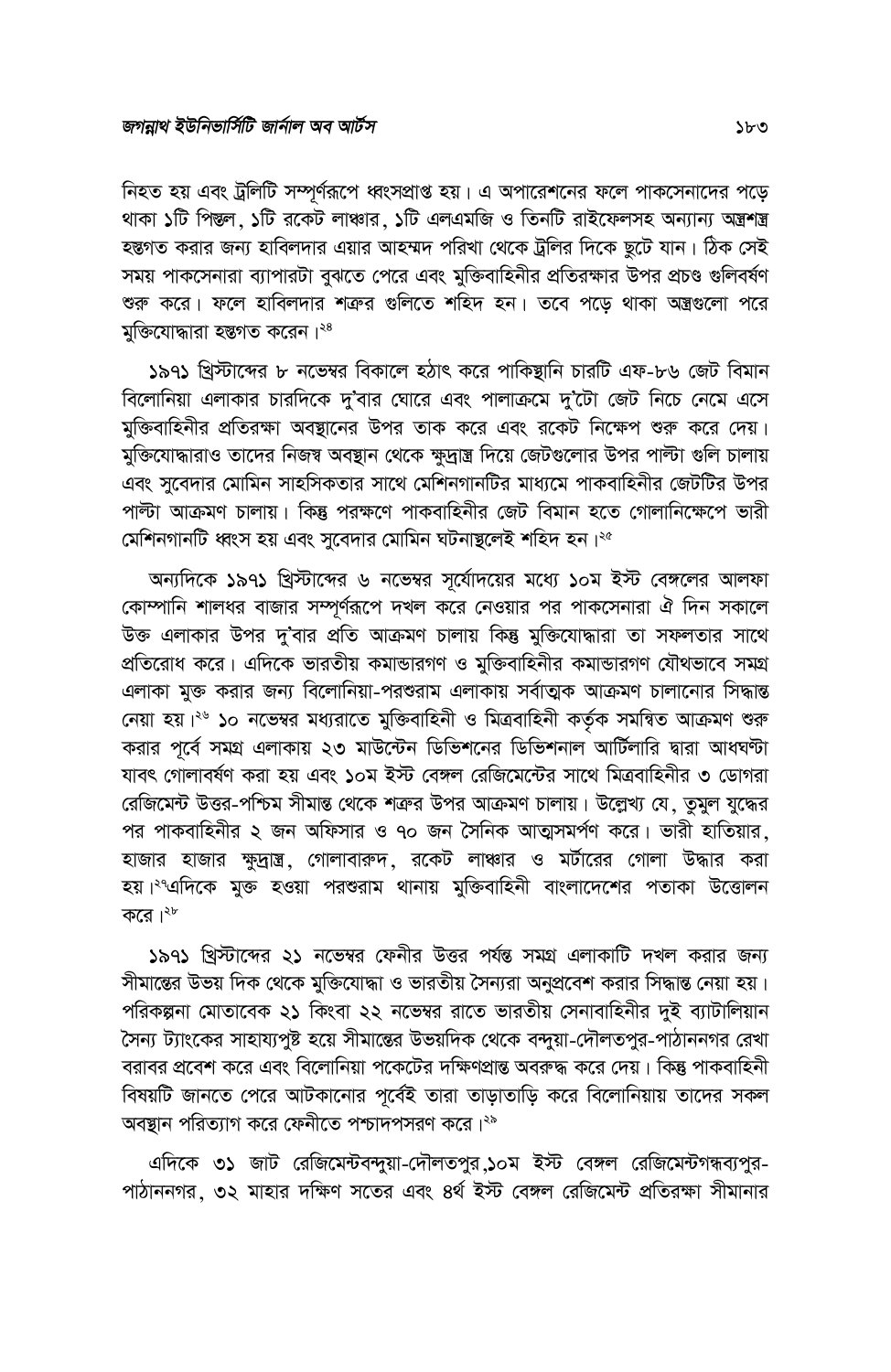#### ফেনী জেলার উল্লেখযোগ্য সনাখয়দ্ধ ও গণহত্যা (১৯৭১): একটি পর্যালোচনা

সবচেয়ে পূর্বপ্রান্ত এলাকায় অবস্থান নিয়ে ছিল । মুক্তিবাহিনী ও মিত্রবাহিনী বিলোনিয়ার প্রতিরক্ষা লাইন থেকে পাকসেনাদের উপর প্রচণ্ড আক্রমণ চালায় এবং ফেনী-ছাগলনাইয়া রোডে চলাচলরত পাকসেনাদের গাড়ির উপর ফায়ার ১৯৭১ খ্রিস্টাব্দের ৩ ডিসেম্বর পর্যন্ত চলতে থাকে। অবশেষে ১৯৭১ খ্রিস্টাব্দের ৩ ডিসেম্বর নিয়মিত যুদ্ধ ঘোষিত হলে কিলো ফোর্স ও মুক্তিবাহিনী ফেনীর উপর চূড়ান্ত আক্রমণ পরিচালনা করেন এবং ১৯৭১ খ্রিস্টাব্দের ৫ <u>ডিসেম্বর ফেনীর সিও অফিস ও ফেনী থানাসহ পাকসেনা এবং রাজাকারদের সকল ক্যাম্প</u> দখল করে নেয় এবং ৬ ডিসেম্বর ফেনী পুরোপুরি শত্রুমুক্ত করেন।°° উপায়ন্তর না দেখে ঐ দিন পাকসেনারা তাদের অন্ত্রশন্ত্র ও গোলাবারুদ ফেলে শুভপুর সেতু হয়ে চট্টগ্রামের দিকে পালিয়ে যায়। ফলে মুক্তিযোদ্ধারা এই সফল যুদ্ধের মাধ্যমে পাকবাহিনীর হাত থেকে ফেনী জেলাকে সম্পূর্ণরূপে মুক্ত করতে সক্ষম হয় এবং ১৯৭১ খ্রিস্টাব্দের ৬ ডিসেম্বর ফেনী পুরোপুরি শক্ৰ মুক্ত ও স্বাধীন হয়।<sup>৩১</sup>



চিত্র-১২: ১৯৭১ খ্রিস্টাব্দের ২ নভেম্বর থেকে ৬ ডিসেম্বর পর্যন্ত ফেনীর বিলোনিয়া অঞ্চলে পাকবাহিনী ও মুক্তিযোদ্ধাদের মধ্যে অনেকবার যুদ্ধ সংঘটিত হয়

পরিশেষে বলা যায় যে, একাত্তরের মহান মুক্তিযুদ্ধ বাংলাদেশের ইতিহাসে একটি ঐতিহাসিক ঘটনা। বঙ্গবন্ধু শেখ মুজিবুর রহমানের আহ্বানে বাংলাদেশের অন্যান্য অঞ্চলের ন্যায় ফেনী জেলার মুক্তিকামী জনগণও স্বতঃস্ফূর্তভাবে মুক্তিযুদ্ধে অংশগ্রহণ করেছিল। ক্যান্টেন জাফর ইমামের নেতৃতে অত্র জেলার মুক্তিকামী জনগণ ও মুক্তিযোদ্ধাগণ যুদ্ধে ঝাঁপিয়ে পড়ে। তাঁর নেতৃত্বে এ অঞ্চলে মুক্তিবাহিনী, গেরিলা বাহিনী, মুজিব বাহিনী, যৌথ বাহিনী ও মিত্র বহিনীসহ বিভিন্ন সংগঠনের কর্মীবাহিনী মুক্তিযুদ্ধে অংশ নিয়েছিল এবং প্রত্যক্ষ-পরোক্ষভাবে মুক্তিযোদ্ধাদেরকে সহযোগিতা করেছিল। এ জেলায় মুক্তিবাহিনীর সাথে পাকবাহিনী ও তাদের সহযোগী বাহিনীর প্রায় পঞ্চাশটিরও অধিক যুদ্ধ, অপারেশন,গণহত্যা ও নির্যাতনের ঘটনা ঘটেছিল যা পূর্বেই বলা হয়েছে। আলোচ্য প্রবন্ধে ফেনীর জেলার গুরুতুপূর্ণ দশটি সন্মুখযুদ্ধ ও গণহত্যার ঘটনাবলিপ্রাপ্ত তথ্য-উপাত্ত, মাঠ জরিপ, সাক্ষাৎকার, গণকবর ও যুদ্ধম্ভুল পরিদর্শন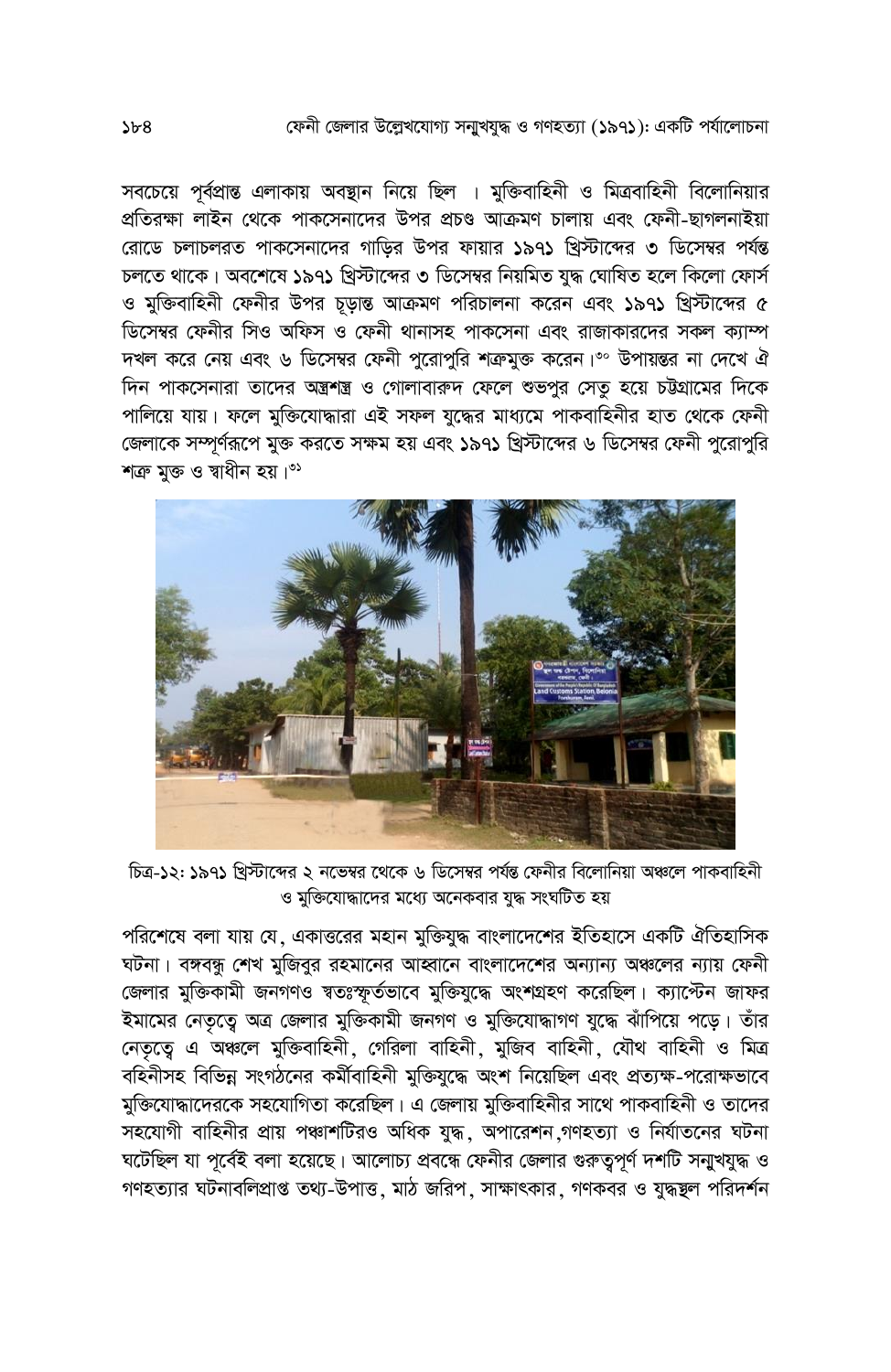ইত্যাদির মাধ্যমে বিশ্লেষণপূর্বক লিপিবদ্ধ করা হয়েছে। এসব যুদ্ধ ও অপারেশনের মাধ্যমেই মুক্তিকামী জনগণ ও মুক্তিযোদ্ধাগণ স্বাধীনতা বিরোধী পাকবাহিনী এবং রাজাকার বাহিনীকে সম্পর্ণরূপে পরাজিত করে ১৯৭১ খ্রিস্টাব্দের ৬ ডিসেম্বর ফেনী জেলাকে পরোপুরি শত্রুমুক্ত ও দ্বাধীন করতে সক্ষম হয়। আমি আশা করি এই প্রবন্ধটির মাধ্যমে বর্তমান প্রজন্মকে ফেনী জেলার মুক্তিযুদ্ধের সঠিক ও নির্ভল ইতিহাস জানাতে সহায়তা করবে এবং বিকত ইতিহাস জানা থেকে ভবিষ্যৎ প্রজন্য রক্ষা পাবে।

#### টীকা ও তথানিৰ্দেশ

- ১. জমির আহমেদ, ফেনীর ইতিহাস, চউগ্রাম, সমতট প্রকাশনী, ১৯৯০, পূ. ০৮
- ২. মো. আখতারুজ্জামান (সম্পা.), *বাংলাদেশের মুক্তিযুদ্ধ: প্রেক্ষাপট ও ঘটনা*, ঢাকা, বাংলাদেশ ইতিহাস পরিষদ, ২০০৯, পূ. 88
- ৩. হাসান হাফিজুর রহমান (সম্পা.), *বাংলাদেশের শ্বাধীনতা যুদ্ধ: দলিলপত্র*, ১ম খণ্ড, ঢাকা, তথ্য মন্ত্রণালয়, গণপ্রজাতন্ত্রী বাংলাদেশ সরকার, ১৯৮৪, পৃ. ৩-৪
- ৪. খালেদ মোশাররফ, *মুক্তিযুদ্ধে ২ নম্বর সেক্টর ও কে ফোর্স*, ঢাকা, প্রথমা প্রকাশন, ২০১৩, পূ. ৭৪
- $\alpha$ , প্রাণ্ডক
- ৬. সাক্ষাৎকার: মুক্তিযোদ্ধা কমান্ডার মো. আবু ইউসুফ, পিতা- মৃত বজলুর রহমান, গ্রাম-নবাবপুর, ইউনিয়ন- নবাবপর, উপজেলা- সোনাগাজী, জেলা- ফেনী, তারিখ-২১.১২.২০১৬
- ৭. সাক্ষাৎকার: মুক্তিযোদ্ধা সালেহ আহমেদ (সালু), পিতা- মৃত আব্দুল আজিজ, গ্রাম- দক্ষিণ দৌলতপুর, ইউনিয়ন- ফুলগাজী, উপজেলা- ফুলগাজী, জেলা- ফেনী, তারিখ-২২.১২.২০১৬
- ৮. সাক্ষাৎকার: মুক্তিযোদ্ধা মো. রফিকুল ইসলাম, পিতা- মৃত জমির আহমদ, গ্রাম- সিংহনগর, ইউনিয়ন- ১০নং গোপালি, উপজেলা- ছাগলনাইয়া, জেলা- ফেনী, তারিখ-২২.১২.২০১৬
- ৯. সাক্ষাৎকার: মুক্তিযোদ্ধা কমান্ডার মো. আবু ইউসুফ, পিতা- মৃত বজলুর রহমান, গ্রাম-নবাবপুর, ইউনিয়ন- নবাবপুর, উপজেলা- সোনাগাজী, জেলা- ফেনী, তারিখ-২১.১২.২০১৬; শফিকুর রহমান চৌধুরী, *প্রাণ্ডভ*় প. ১৫১
- ১০. সাক্ষাৎকার: মুক্তিযোদ্ধা সালেহ আহমেদ (সালু), পিতা- মৃত আব্দুল আজিজ, গ্রাম- দক্ষিণ দৌলতপুর, ইউনিয়ন- ফুলগাজী, উপজেলা- ফুলগাজী, জেলা- ফেনী, তারিখ-২৪.১২.২০১৬; প্রাণ্ডক, পৃ. ২০৪
- ১১. সাক্ষাৎকার: কমান্ডার এস এম শাহজাহান, পিতা- মৃত সৈয়দুর রহমান, গ্রাম-ভাদাদিয়া, ইউনিযন-৪ নং মতিগঞ্জ, উপজেলা- সোনাগাজী, জেলা- ফেনী, তারিখ-২১.১২.২০১৬
- ১২. সাক্ষাৎকার: মুক্তিযোদ্ধা শামসুল হুদা খন্দকার, পিতা- মৃত নুরুল হক খন্দকার, গ্রাম- চর সোনাপুর, ইউনিয়ন- ৮নং আমিরাবাদ, উপজেলা- সোনাগাজী, জেলা- ফেনী, তারিখ-२२.১२.२०১৬
- ১৩. শফিকুর রহমান চৌধুরী, মুক্তিযুদ্ধে ফেনী, ঢাকা, বিজয় প্রকাশ, ২০০৮, পূ. ১৪২-১৪৩